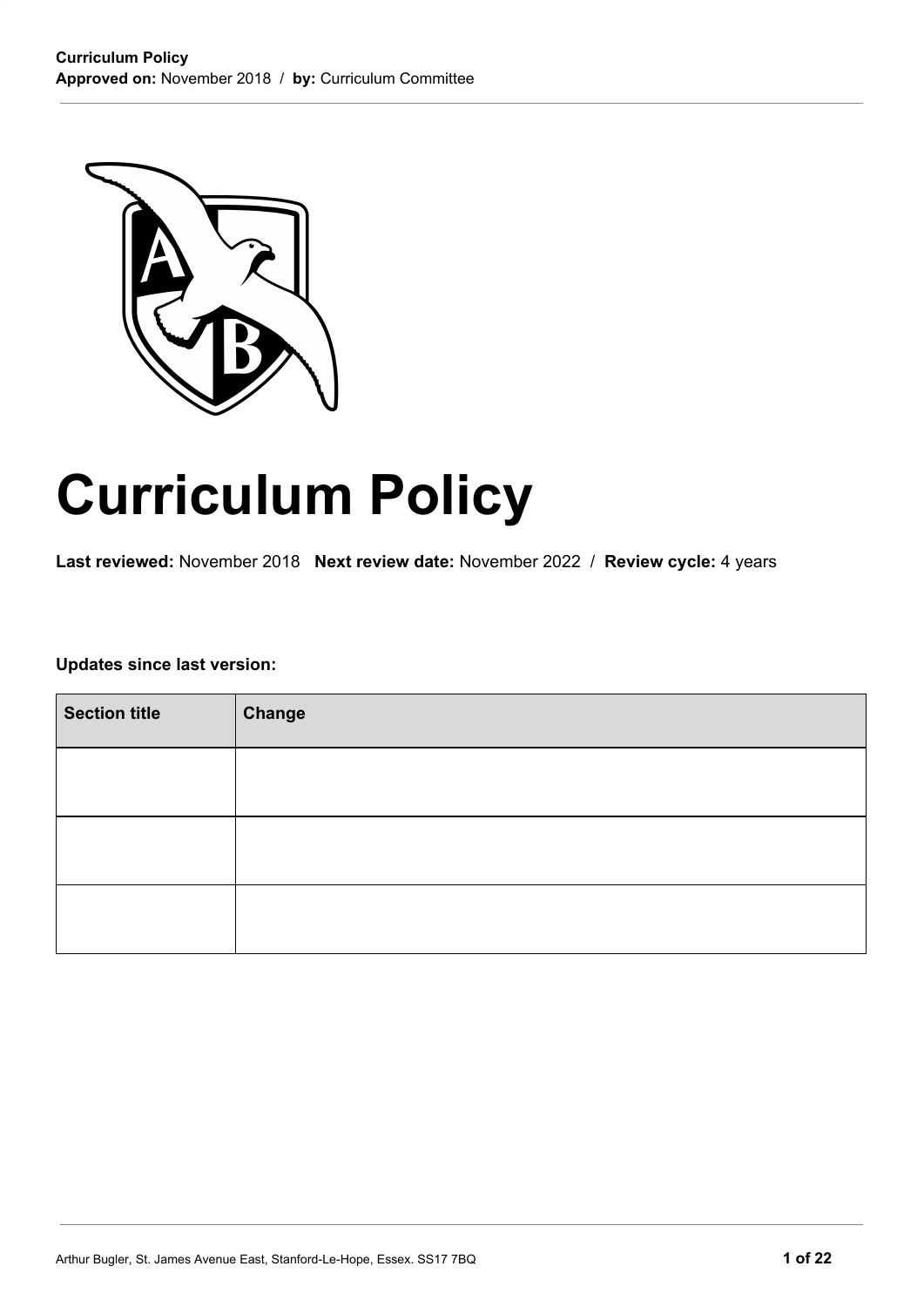# **Contents**

**[Introduction](#page-2-0)** 

Role of the Subject leader

**Objectives** 

**Early [Years](#page-21-0)**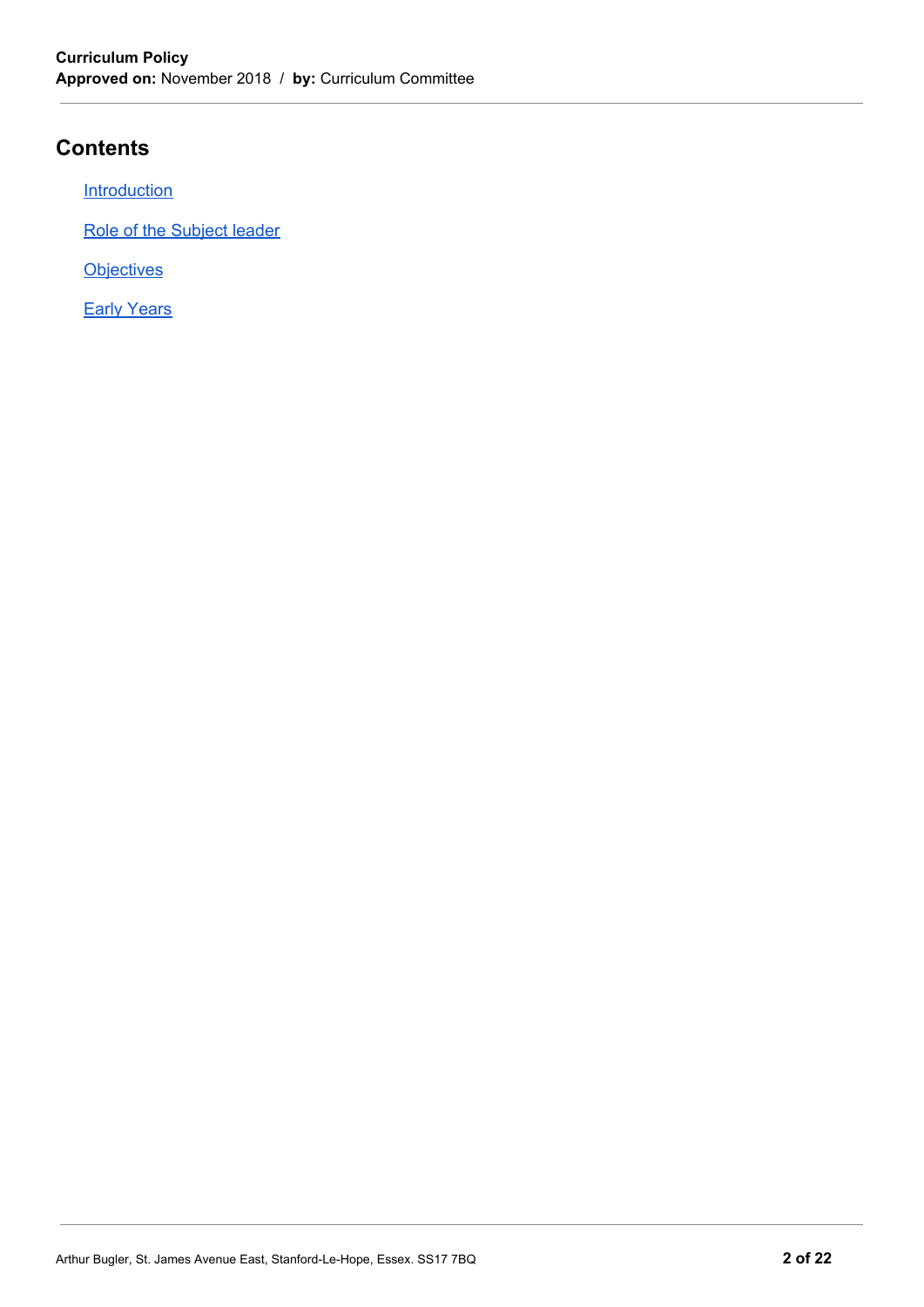# <span id="page-2-0"></span>**Introduction**

The National Curriculum sets out what children should be taught and schools may choose how they organise their school curriculum to cover the programmes of study. Children in their reception year follow the Foundation Stage.

We aim to provide the children with a curriculum which is broad, well balanced and above all stimulates the children to learn. In addition to acquiring skills and knowledge we aim to help the children to grow in confidence and maturity so that they can enter middle school, and later, adulthood with the ability to pursue wholeheartedly, academic social and cultural activities.

We deliver programmes of study that meet the National Curriculum requirements issued by the DfE. This National Curriculum is comprised of three core subjects; English, mathematics, science and foundation subjects, history, geography, design and technology, art, music, physical education (PE), computing, modern foreign language (in KS2) and religious education;

The teaching of religious education is statutory in all schools. It is taught as a subject outside the National Curriculum and follows the Thurrock agreed Syllabus for Key Stage One and Key Stage Two and follows the SACRE scheme

We place great emphasis on maths and English as these underpin many of the other aspects of the taught curriculum. Both maths and English are taught in line with the new National Curriculum introduced in September 2014. To enable children to see the relevance of these frameworks, and engage them fully in the learning process, opportunities are regularly sought to apply many of the skills to real life situations.

Whilst the core subjects are taught on a regular basis the foundation subjects may be taught as blocks of work over a matter of weeks. This programme is regularly reviewed to ensure compatibility with new directives or to make necessary improvements to the existing programme of work. The new National Curriculum was introduced in September 2014.

At Arthur Bugler we seek to create opportunities for children to experience and excel in a range of activities that enhance and extend the National Curriculum. Children have opportunities both inside and outside the classroom eg sporting events, visiting speakers, trips and much more. We also have an excellent range of after school clubs.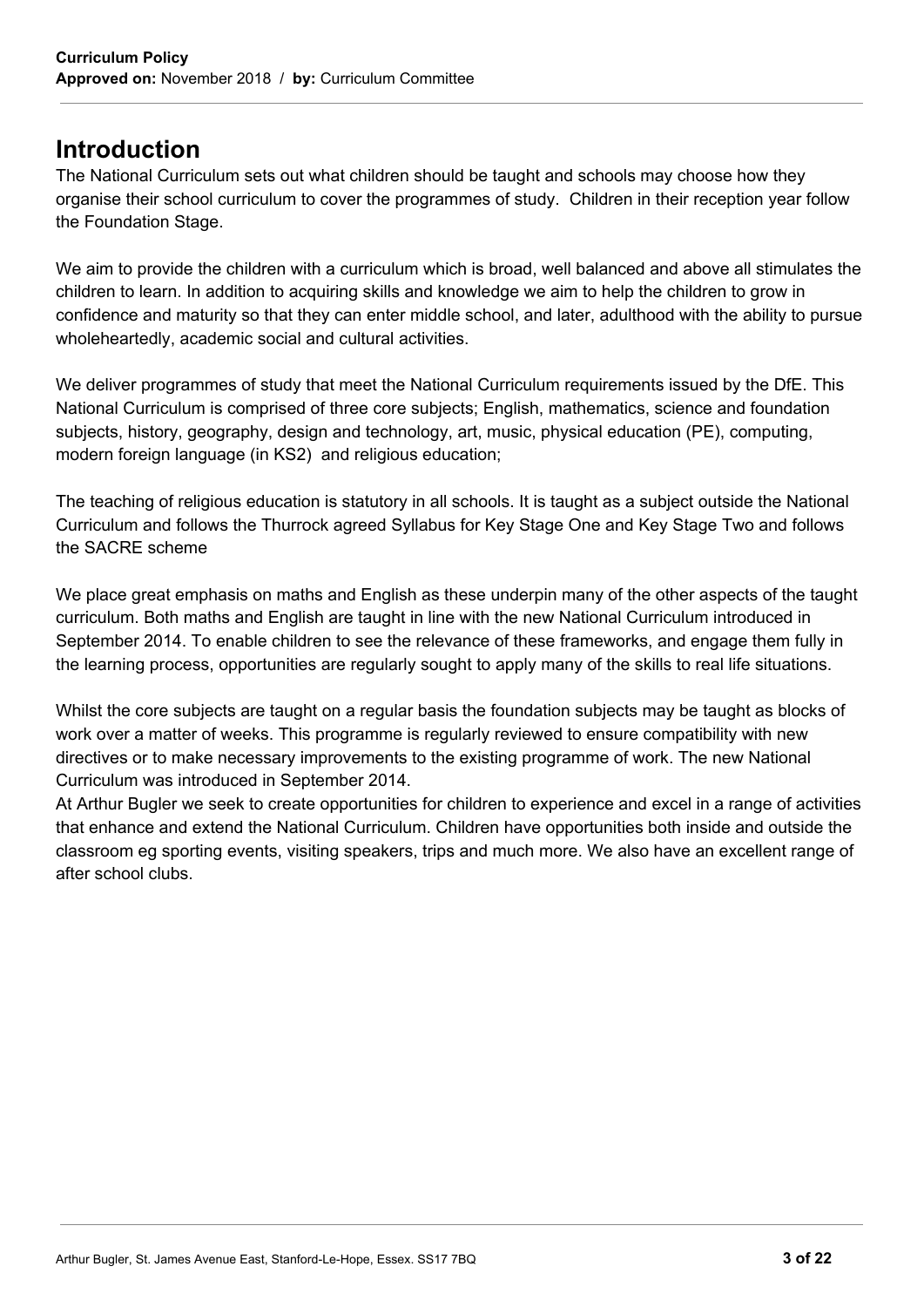# **Role of the Subject leaders**

# **Aim of the Responsibility**

- To promote all children's achievement in your subject through good/outstanding practice reflected in the school policy.
- The role will focus on good/outstanding management, planning, leadership, professional development, monitoring and evaluation of the teaching of and children's achievement in your subject.

# **Management**

- To maintain the focus on children's achievement in your subject.
- To ensure that curriculum planning for your subject is thorough and covers all aspects of the subject within the context of the school's long term plan.
- To ensure curriculum planning is in line with national expectations for outcomes expected by HA and AA pupils.
- To provide clear documentation which will state policy clearly and concisely, giving clear advice.
- To ensure the best affordable resources are bought evaluating the impact of these.

# **Leadership**

- To give clear advice and support to staff and maintain the focus on children's achievement.
- To establish and maintain a policy for your subject which is a true reflection of classroom practice.
- To cater for teachers' differing needs for professional development.

# **Monitoring and Evaluation**

To gather observations and evidence to determine the extent to which practice is represented by written policy.

● To regularly determine whether the policy in practice is achieving what is desired in your subject.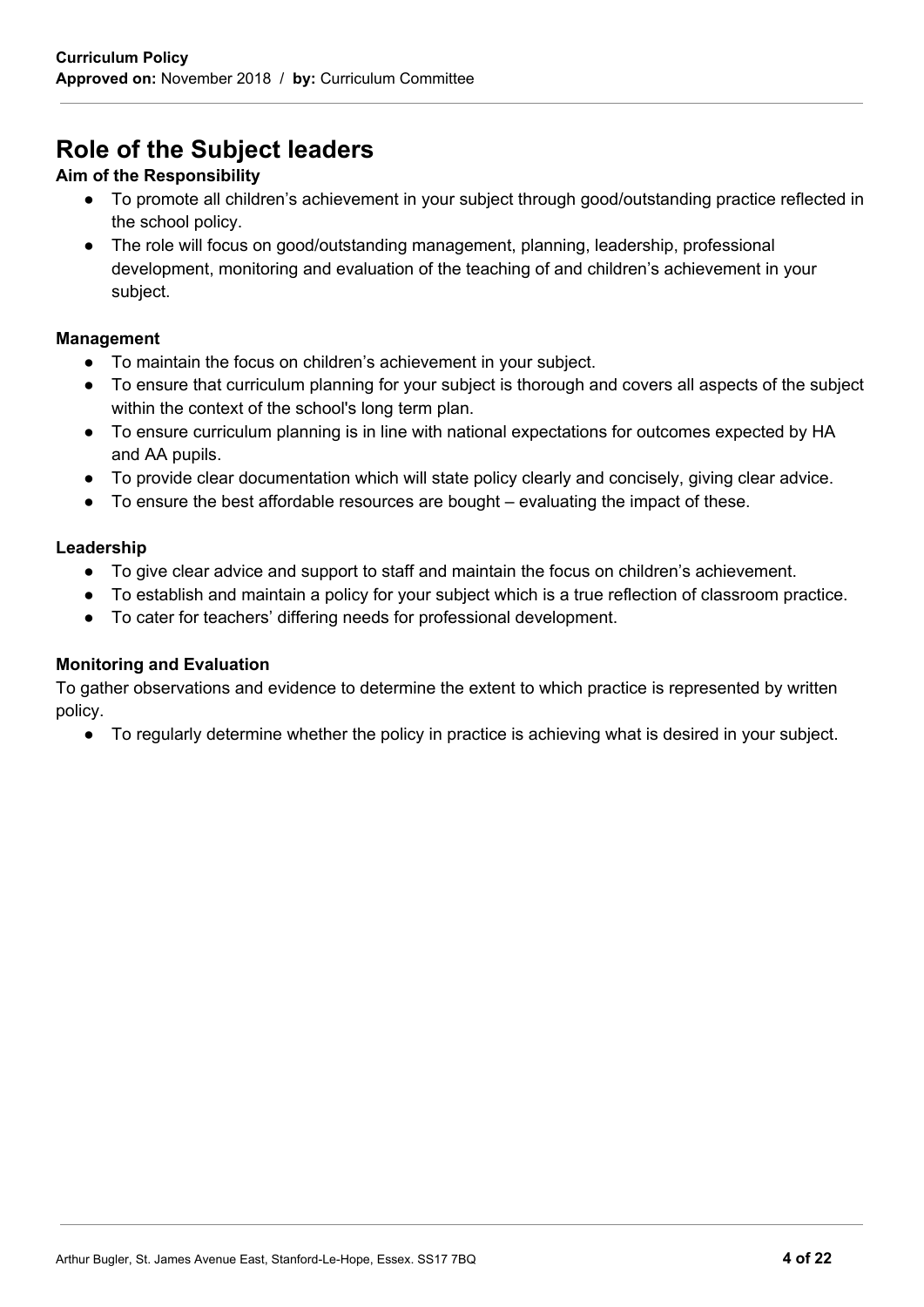# **Objectives**

# **Maths**

# **Key stage 1 and 2**

## Using and applying mathematics

Our objectives in developing the children's ability to use and apply mathematics will be to:

- Use maths in everyday contexts, so that the children can see the relevance of maths in the wider world.
- Encourage children to transfer skills from the classroom.
- Solve problems by using existing knowledge from the other strands of maths and be able to discuss their method and findings.
- Develop children's ability to select appropriate processes to solve problems.
- Ensure that children have developed an understanding of technical mathematical vocabulary and everyday terms.
- To develop and investigative techniques such as: the ability to predict, the ability to apply tests, the ability to look for patterns and the ability to generalise.

#### Number

As the largest area of mathematics, number has been categorised into the following sections.

#### Counting and understanding number

Our objectives in developing the children's ability in counting and understanding number will be to:

- Ensure that children have an understanding of the sequencing of numbers.
- Ensure that children are able to state the value of any given number.
- Enable children to count on or back from any given number in any given amount.

# Knowing and using number facts

Our objectives in developing the children's ability in knowing and using number facts will be to:

- To develop children's awareness of key facts about numbers and digits, for example, being able to identify prime numbers.
- To give children the ability to transfer knowledge of number facts into different problems, or situations.
- Develop children's understanding of key terms linked to number.

#### **Calculating**

Our objectives in developing the children's ability in calculating will be to:

- Give children an understanding of the four rules of number.
- Enable children to know when to use each rule of number.
- Ensure that they know that there is more than one method to answer a question.
- Allow children to be able to show their method clearly.
- Check to make sure that the children can be able to check their work for errors.
- Give children a range of methods to answer calculation questions, appropriate to their year group and ability.
- Extend children's understanding of the relationship between the four rules of number.
- Develop children's ability to know and recognise mathematical symbols linked to number.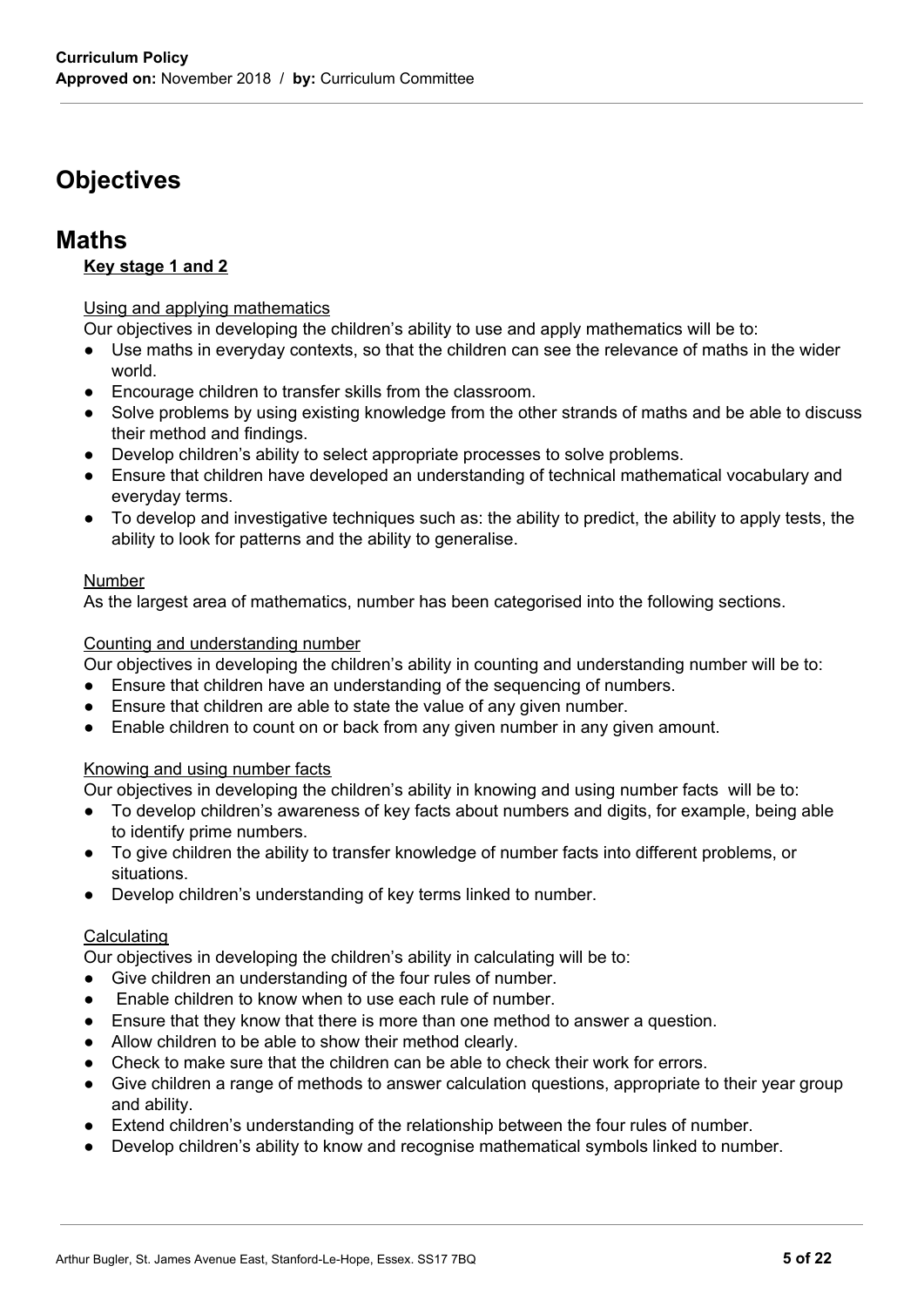#### **Shape, Space and Measures**

#### Understanding shape

Our objectives in developing the children's ability in understanding shape will be to:

- Develop the children's ability to recognise, sort and describe 2D and 3D shapes using appropriate terminology.
- Enable the children to construct 2D and 3D shapes with increasing accuracy.
- Enable the children to recognise rotational and reflexive symmetry.
- Enable the children to recognise, describe and carry out simple transformations in order to create patterns.
- Enable the children to recognise, construct and measure angles and understand their properties.
- Develop the children's understanding and use of coordinates in all four quadrants.

#### **Measuring**

Our objectives in developing the children's ability in measuring will be to:

- Enable children to select either standard or arbitrary methods for measuring.
- To be able to use language to compare measures (larger, smaller, wider, taller)
- Enable the children to recognise and to use standard units for measuring, to use them with increasing accuracy and to understand the way the different units relate to one another.
- Enable the children to select appropriate measuring instruments for particular tasks, and to use them with increasing accuracy and confidence.
- Encourage the children to make sensible estimates of measure in everyday situations.
- Enable the children to read and measure time.
- Develop the children's ability to accurately calculate the area of surfaces and the volume of spaces.
- Compare units of measure accurately.

#### Handling Data

Our objectives in developing the children's ability in handling data will be to:

- Enable the children to develop methods of sorting sets of objects according to their attributes, to describe the criteria for selection clearly and to record the information pictorially or diagrammatically.
- Enable the children to collect and record statistical data from everyday life situations, to interpret and analyse the data and to record the findings using graphs and diagrams.
- Develop the children's understanding of averages, to calculate averages and use them effectively in their work.
- Enable the children to use the computer to store data or information, and to know how to extract or represent data as required.
- Develop the children's knowledge and understanding of probability and of its associated language.
- Enable children to recognise and estimate degrees of certainty in relation to the concept of probability.
- Develop an understanding of mathematical language associated with data handling, such as mean, mode, median, range.
- Teach children how to find mean, mode, median and range from a set of data.

#### Problem solving, reasoning and maths

Our objectives in developing the children's ability in problem solving, reasoning and maths will be to:

- Understand what the question is asking
- Select an appropriate method to solve the problem
- Select appropriate apparatus to solve the problem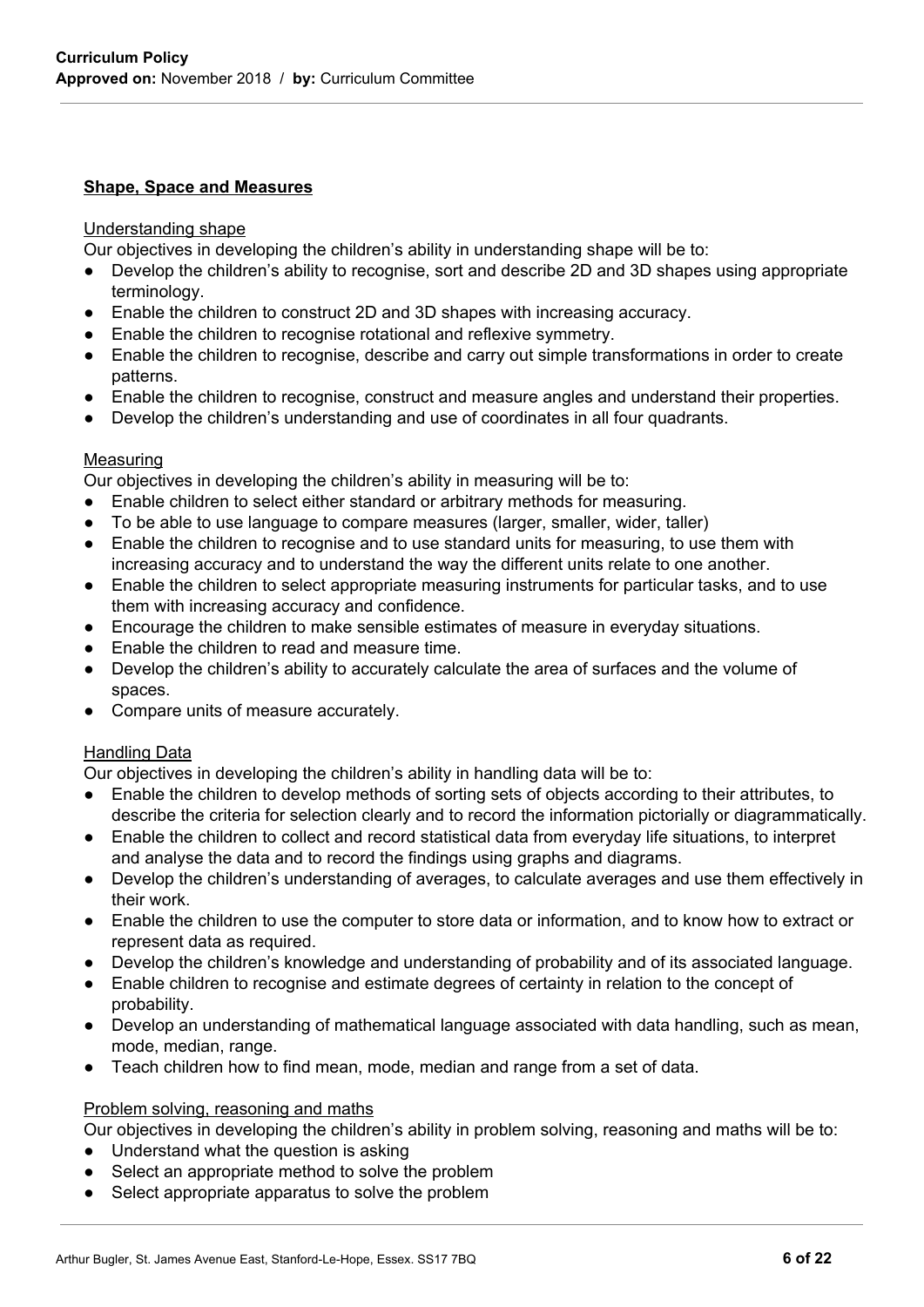- Record their findings accurately
- Draw conclusions from patterns in their findings
- Make reasonable assumptions and predictions as a result of their findings.
- Use skills of estimating and prediction to check to see if their results are 'sensible'.

#### **Early Years**

**Objectives** 

In Early Years the planning objectives are taken from the Developmental Matters and Early Learning Goals documents.

#### Numbers

Children count reliably with numbers from one to 20, place them in order and say which number is one more or one less than a given number. Using quantities and objects, they add and subtract two single-digit numbers and count on or back to find the answer. They solve problems, including doubling, halving and sharing.

#### Shape, space and measures

Children use everyday language to talk about size, weight, capacity, position, distance, time and money to compare quantities and objects and to solve problems. They recognise, create and describe patterns. They explore characteristics of everyday objects and shapes and use mathematical language to describe them.

# **English**

These objectives, derived from the aims, will act as a guide in our decisions, when planning schemes of work and medium term plans. We will use cross-curricular links wherever possible and planning will be in accordance with *Developmental Matters* and the *National Curriculum*.

# **Science**

All year groups are following the 2014 National Curriculum, topics are as below:

| Year 1 | Biology - Plants                                 | Biology - Animals<br>including humans            | Chemistry -<br>Everyday<br>materials                     | Physics -<br>Seasonal changes                |                                 |
|--------|--------------------------------------------------|--------------------------------------------------|----------------------------------------------------------|----------------------------------------------|---------------------------------|
| Year 2 | Biology - Plants                                 | Biology - Living<br>things and their<br>habitats | Biology - Animals<br>including humans                    | Chemistry -<br>Everyday uses of<br>materials |                                 |
| Year 3 | Biology - Plants                                 | Biology - Animals<br>including humans            | Chemistry - Rocks                                        | Physics - Light                              | Physics - Forces<br>and Magnets |
| Year 4 | Biology - Living<br>things and their<br>habitats | Biology - Animals<br>including humans            | Chemistry - States<br>of matter                          | Physics - Sounds                             | Physics -<br>Electricity        |
| Year 5 | Biology - Living<br>things and their<br>habitats | Biology - Animals<br>including humans            | Chemistry -<br>Changes and<br>properties of<br>materials | Physics - Earth<br>and space                 | Physics - Forces                |
| Year 6 | Biology - Living<br>things and their<br>habitats | Biology - Animals<br>including humans            | Biology - Evolution<br>and inheritance                   | Physics - Light                              | Physics -<br>Electricity        |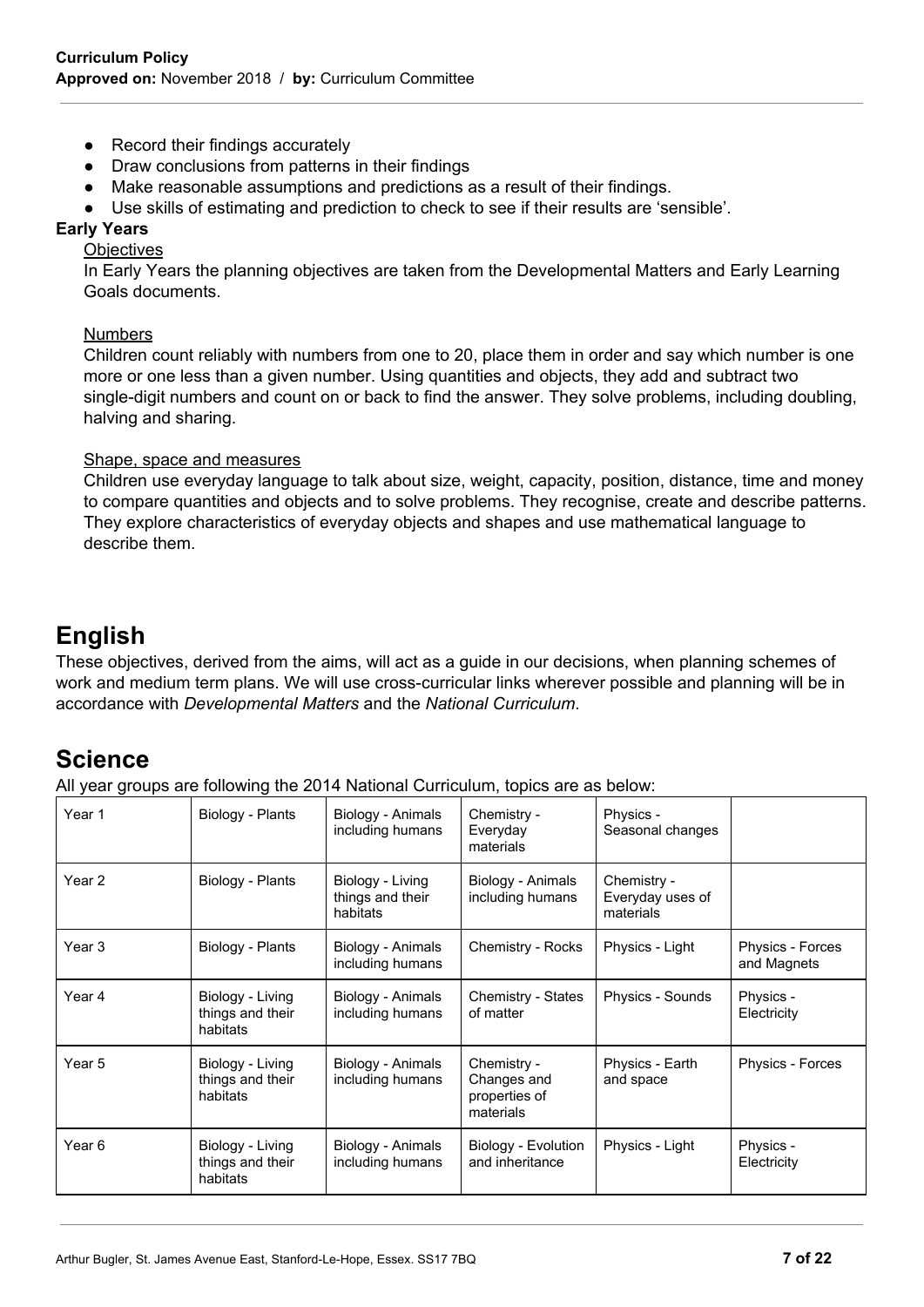The 'working scientifically' will be interwoven throughout all topics within science, giving pupils the opportunity to become scientists: to pose and investigate questions, to carry out investigations and collect results, to sort and classify objects using different criteria and to discuss and review the impact and findings of investigations.

Key Stage One (year one and two): During Key Stage one, pupils observe, explore and ask questions about living things, materials and the world around them. They begin to work together to collect evidence to help them answer questions, find patterns, classify and group objects, research using a variety of sources and carry out fair testing.

Pupils use reference materials to find out more about scientific ideas. They share their ideas and communicate them using scientific language, drawings, charts and tables. Science lessons in Key Stage one are either taught discretely or where possible connected to other curriculum areas. Pupils often use the outdoor areas in their science learning.

Key Stage Two (years three – six): Children are encouraged to extend the scientific questions that they ask and answer about the world around them. Pupils carry out a range of scientific enquiries including: observations over time, pattern seeking, classifying, grouping and researching using other sources (including computing resources). Children in Key Stage Two learn to plan science investigations by only changing one variable to make it a fair test. Pupils in Key Stage two extend their scientific learning using the outdoor areas.

#### **Early Years**

Within Early Years, pupils explore science topics through making predictions, using their senses and investigating materials and their properties. Science is taught through the strand of, 'Understanding the World'. Science teaching and learning is also linked to the other strands of The EYFS framework for learning, 2014.

Teachers and teaching assistants support pupils to develop a solid understanding of things occurring around them in their day-to-day lives. Children are encouraged to be creative and inquisitive as they participate in activities. Pupils are encouraged to use their natural inquisitiveness, while taking part in exploratory play in specific scientific areas as well as areas that link across the EYFS framework.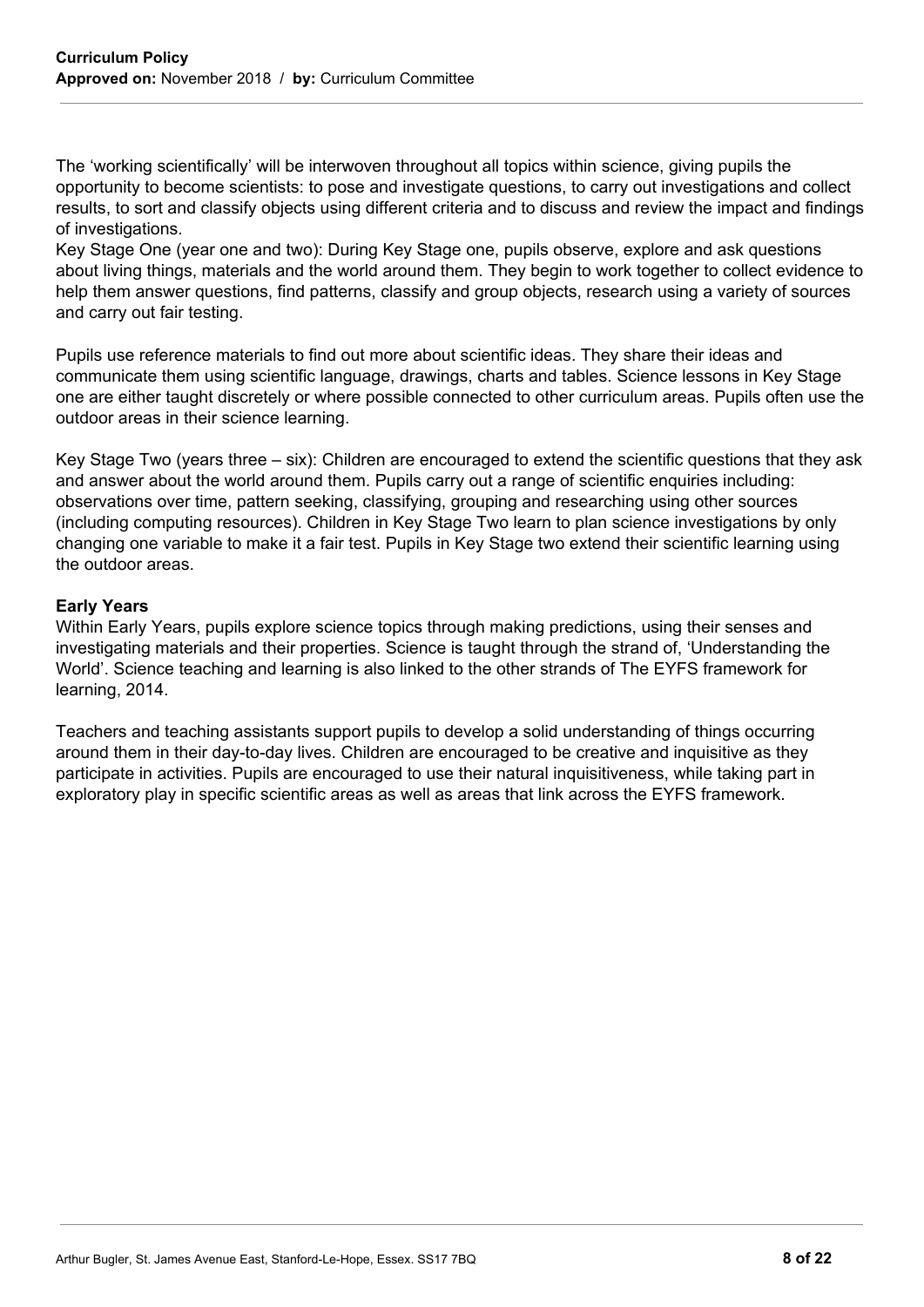# **Cornerstones Curriculum**

At Arthur Bugler we follow the Cornerstones Curriculum. This is a creative approach to learning built on the criteria for an outstanding curriculum. It ensures that children learn in the most creative way and are involved in what they are learning. Cornerstones is based on the Four Cornerstones of Learning: Engage, Develop, Innovate and Express. These Cornerstones provide a consistent philosophy for learning throughout school. The Cornerstones Curriculum is based on the National Curriculum and brings learning together in new and exciting ways. Each project combines different strands of learning so that children learn more holistically and start to challenge themselves and learn problem solving skills as they create truly fantastic learning opportunities.

During the Engage stage children will :

- have memorable first-hand experiences for example going on a visit outside the classroom or inviting a specialist visitor into the classroom
- have WOW experiences Investigate and Discover
- be introduced in exciting ways to the new topic or theme
- begin initial research and set enquiry questions
- have lots of opportunity to make observations
- develop spoken language skills
- take part in sensory activities
- have a great deal of fun, allowing them to fully 'engage' with their new topic

During the Develop stage children will :-

- dig much deeper to develop their skills, knowledge and understanding of a topic across the curriculum
- practise their newfound skills
- compose, make, do, build, investigate, explore, write for different purposes, read across the curriculum
- research their own questions and those posed by others
- follow new pathways of enquiry based on their own interests
- complete homework activities that support their learning in school

During the Innovate stage children will :-

- apply previous skills, knowledge and understanding in real life contexts
- be challenged with real or imagined problems and situations to solve using knowledge and skills from the earlier stages
- be inspired with imaginative and creative opportunities
- have time to re-visit skills, knowledge and understanding not grasped during the develop stage
- have the opportunity to take on different roles

During the Express stage children will :-

- become the performers, the experts, the informers
- share their achievements with others in many different ways (parents, classmates and the community)
- evaluate finished products/processes
- tie learning back to the beginning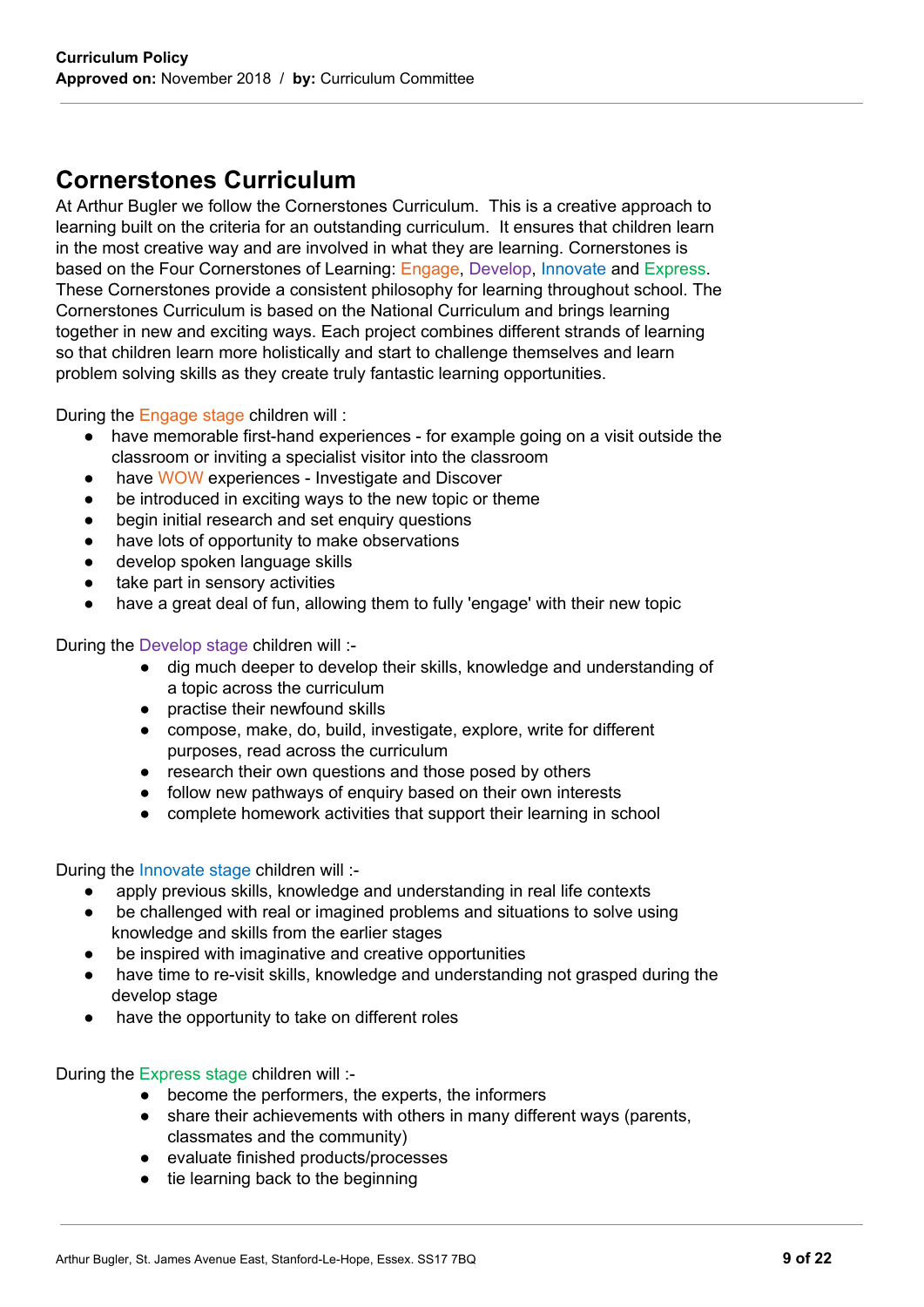● celebrate their achievements

# **Computing**

Planning for Computing is implemented using two core documents: the National Curriculum Programme of Study for Computing and the Statutory Framework for Early Years Foundation Stage

Long term planning has been developed using the Switched on Computing units and demonstrates coverage and progression of the attainment expectations at the end of EYFS, Key Stage 1 and Key Stage 2. The curriculum with cover all aspects within the following strands: Computer Science (CS), Information

technology (IT), Digital Literacy (DL) and how they are connected.

The computer science aspects of Computing are taught through Switched on Computing as well as through other programmes including Scratch, Purplemash and Kodu.

Online e-safety is developed through PSHE and within each Switched on Computing units.

Opportunities for technology as a tool to support learning and teaching in all areas are identified in curriculum planning. The key objectives for teaching and learning are as follows:

# **KS1 - CS**

Understand what algorithms are; how they are implemented as programs on digital devices; and that programs execute by following precise and unambiguous instructions. Create and debug simple programs and use logical reasoning to predict the behaviour of simple programs.

# **KS1 - IT**

Use technology purposefully to create, organise, store, manipulate and retrieve digital content. Recognise common uses of information technology beyond school.

# **KS1 - DL**

Use technology safely and respectfully, keeping personal information private. Identify where to go for help and support when they have concerns about content or contact on the

internet and other online technologies.

# **KS2 - CS**

Design, write and debug programs that accomplish specific goals, including controlling or simulating physical systems; solving problems by decomposing them into smaller parts.

Use sequence, selection, and repetition in programs; working with variables and various forms of input and output.

Use logical reasoning to explain how some simple algorithms work and to detect and correct errors in algorithms and programs

# **KS2 - IT**

Select, use and combine a variety of software (including internet services) on a range of digital devices to design and create a range of programs, systems and content that accomplish given goals, including collecting, analysing, evaluating and presenting data and information.

# **KS2 - DL**

Use technology safely, respectfully and responsibly; recognise acceptable /unacceptable behaviour; identifying a range of ways to report concerns about content and contact.

Understand computer networks including the internet; how they can provide multiple services, such as the world wide web; and the opportunities they offer for communication and collaboration.

Use search technologies effectively, appreciate how results are selected and ranked, and be discerning in evaluating digital content.

# **Early Years**

Pupils build confidence to use technology purposefully to support their learning for all Early Learning Goals as appropriate. Pupils in Foundation Stage class will have experiences using technology indoors, outdoors and through role play in both child-initiated and teacher-directed time. The Foundation Stage teacher uses Switched on ICT to plan for technology in a range of contexts as well as including technology within continuous provision planning. The children have the opportunity to use the laptops, digital cameras, voice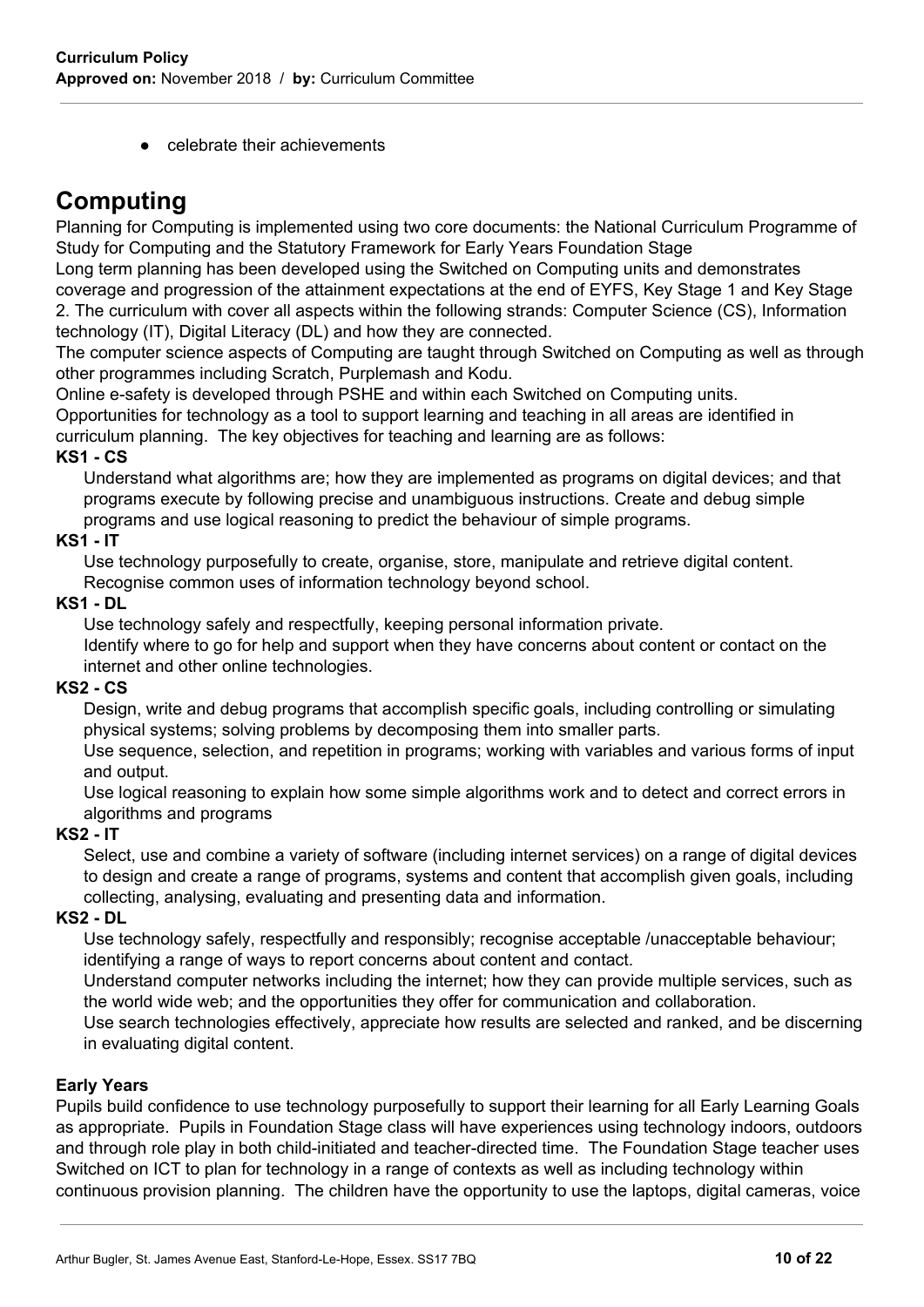recorders and floor robots. Then, during the year, they gain confidence and start using the computer to find out information and to communicate in a variety of ways.

# **Geography**

# **Key stage 1**

Pupils should develop knowledge about the world, the United Kingdom and their locality. They should understand basic subject-specific vocabulary relating to human and physical geography and begin to use geographical skills, including first-hand observation, to enhance their locational awareness. **Pupils should be taught to:**

# **Location knowledge**

- name and locate the world's seven continents and five oceans
- name, locate and identify characteristics of the four countries and capital cities of the United Kingdom and its surrounding seas
- Place knowledge
- understand geographical similarities and differences through studying the human and physical geography of a small area of the United Kingdom, and of a small area in a contrasting non-European country

#### **Human and physical geography**

- identify seasonal and daily weather patterns in the United Kingdom and the location of hot and cold areas of the world in relation to the Equator and the North and South Poles
- use basic geographical vocabulary to refer to:
- key physical features, including: beach, cliff, coast, forest, hill, mountain, sea, ocean, river, soil, valley, vegetation, season and weather
- key human features, including: city, town, village, factory, farm, house, office, port, harbour and shop

#### **Geographical skills and fieldwork**

- use world maps, atlases and globes to identify the United Kingdom and its countries, as well as the countries, continents and oceans studied at this key stage
- use simple compass directions (North, South, East and West) and locational and directional language (e.g. near and far; left and right) to describe the location of features and routes on a map
- use aerial photographs and plan perspectives to recognise landmarks and basic human and physical features; devise a simple map; and use and construct basic symbols in a key
- use simple fieldwork and observational skills to study the geography of their school and its grounds and the key human and physical features of its surrounding environment.

#### **Key stage 2**

Pupils should extend their knowledge and understanding beyond the local area to include the United Kingdom and Europe, North and South America. This will include the location and characteristics of a range of the world's most significant

human and physical features. They should develop their use of geographical tools and skills to enhance their locational and place knowledge.

# **Pupils should be taught to:**

#### **Location knowledge**

- locate the world's countries, using maps to focus on Europe (including the location of Russia) and North and South America, concentrating on their environmental regions, key physical and human characteristics, countries, and major cities
- name and locate counties and cities of the United Kingdom, geographical regions and their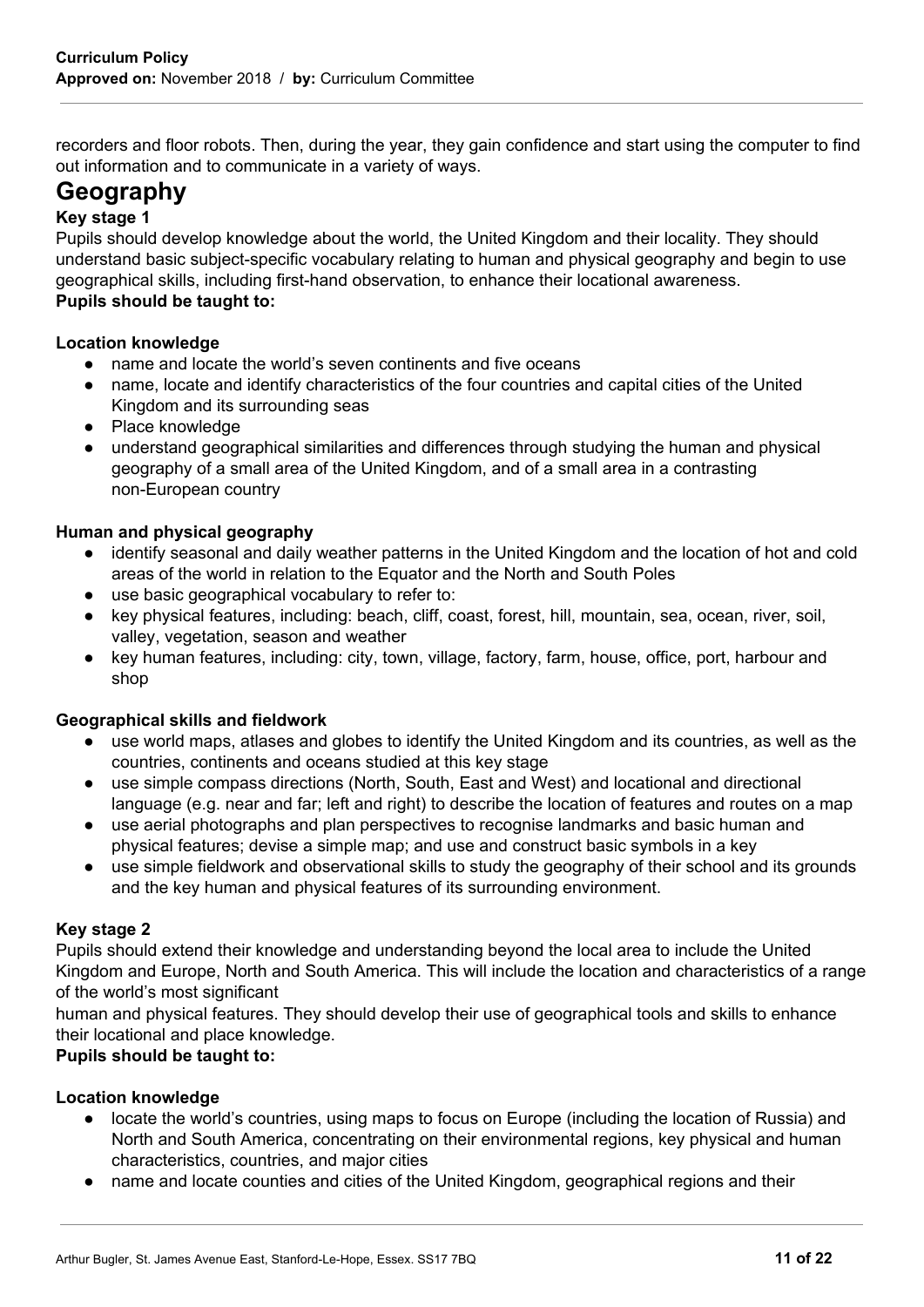identifying human and physical characteristics, key topographical features (including hills, mountains, coasts and rivers), and land-use patterns; and understand how some of these aspects have changed over time

identify the position and significance of latitude, longitude, Equator, Northern Hemisphere, Southern Hemisphere, the Tropics of Cancer and Capricorn, Arctic and Antarctic Circle, the Prime/Greenwich Meridian and time zones (including day and night)

## **Place knowledge**

● understand geographical similarities and differences through the study of human and physical geography of a region of the United Kingdom, a region in a European country, and a region within North or South America

# **Human and physical geography**

- describe and understand key aspects of:
- physical geography, including: climate zones, biomes and vegetation belts, rivers, mountains, volcanoes and earthquakes, and the water cycle
- human geography, including: types of settlement and land use, economic activity including trade links, and the distribution of natural resources including energy, food, minerals and water

#### **Geographical skills and fieldwork**

- use maps, atlases, globes and digital/computer mapping to locate countries and describe features studied
- use the eight points of a compass, four and six-figure grid references, symbols and key (including the use of Ordnance Survey maps) to build their knowledge of the United Kingdom and the wider world
- use fieldwork to observe, measure and record the human and physical features in the local area using a range of methods, including sketch maps, plans and graphs, and digital technologies.

#### **Early Years**

We encourage the development of skills, knowledge and understanding that help reception children make sense of their world as an integral part of the school's work. As the reception class is part of the Early Years Foundation Stage, we plan opportunities based on Development Matters in the Early Years Foundation Stage (EYFS). The Development Matters statements for Geography can be mainly found in the EYFS Specific Area of 'Understanding the World'.

# **History**

# **Key Stage 1**

The National Curriculum Programme of Study at Key Stage 1 focuses on developing children's awareness of the past, using common words and phrases relating to the passing of time. They should know where the people and events they study fit within a chronological framework and identify similarities and differences between ways of life in different periods. Children should use a wide vocabulary of everyday historical terms. They should ask and answer questions, choosing and using parts of stories and other sources to show that they know and understand key features of events. They should understand some of the ways in which we find out about the past and identify different ways in which it is represented.

In planning to ensure the progression described above through teaching about the people, events and changes outlined below, teachers are often introducing pupils to historical periods that they will study more fully at Key Stage 2.

Pupils should be taught about:

• Changes within living memory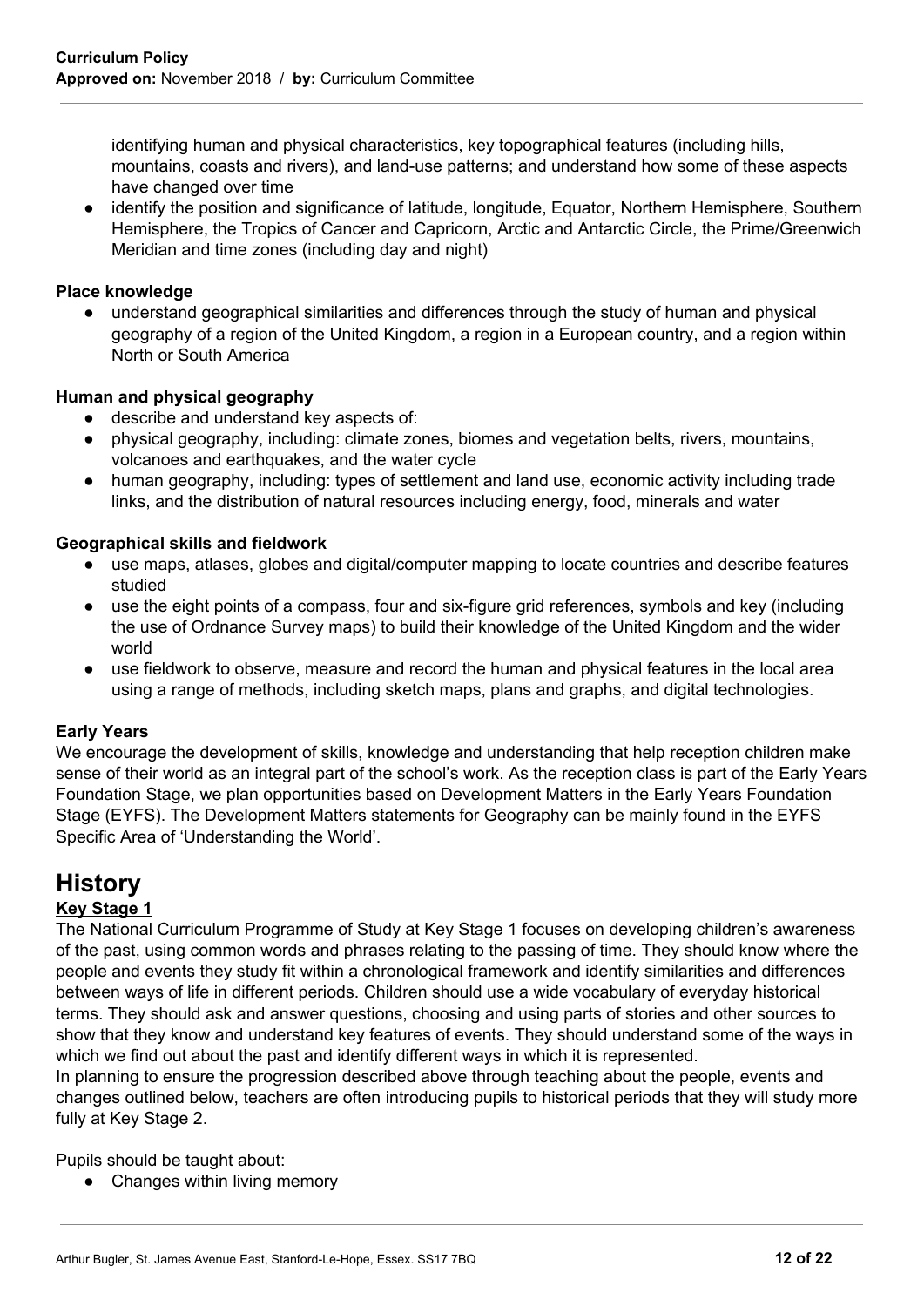- Events beyond living memory that are significant nationally or globally
- The lives of significant individuals in the past who have contributed to national and international achievements
- Significant historical events, people and places in their own locality

# **Key Stage 2**

The National Curriculum Programme of Study at Key Stage 2 should continue to allow children to develop a chronologically secure knowledge and understanding of British, local and world history, establishing clear narratives within and across the periods they study. They should note connections, contrasts and trends over time and develop the appropriate use of historical terms. They should regularly address and sometimes devise historically valid questions about change, cause, similarity and difference, and significance. Children should construct informed responses that involve thoughtful selection and organisation of relevant historical information. They should understand how our knowledge of the past is constructed from a range of sources.

In planning to ensure the progression, teachers should combine overview and depth studies to help pupils understand both the long arc of development and the complexity of specific aspects of the content.

Pupils should be taught about:

- Changes in Britain from the Stone Age to the Iron Age
- The Roman Empire and its impact on Britain
- Britain's settlement by Anglo-Saxons and Scots
- The Viking and Anglo-Saxon struggle for the Kingdom of England to the time of Edward the Confessor
- A local history study
- A study of an aspect or theme in British history that extends pupils' chronological knowledge beyond 1066
- The achievements of the earliest civilizations an overview of where and when the first civilizations appeared and a depth study of one of the following: Ancient Sumer; The Indus Valley; Ancient Egypt; The Shang Dynasty of Ancient China
- Ancient Greece a study of Greek life and achievements and their influence on the western world
- A non-European society that provides contrasts with British history one study chosen from: early Islamic civilization, including a study of Baghdad c. AD 900; Mayan civilization c. AD 900; Benin (West Africa) c. AD 900-1300

#### **Early Years**

History in the Foundation Stage is taught under the umbrella of 'Knowledge and Understanding of the World' from the EYFS. The children are supported in developing the knowledge, skills and understanding that helps them to make sense of the world. The pupils are encouraged to talk about their families and past and present events in their lives. They are beginning to gain knowledge and understanding of the world through:

- Photographs
- Listening to stories and memories of older people
- Role play activities
- Discussing events in the past and their own personal lives
- Sequencing events to gain a sense of time

# **RE**

In Arthur Bugler Primary School, we follow the Essex SACRE. ' It is a legal requirement for every Local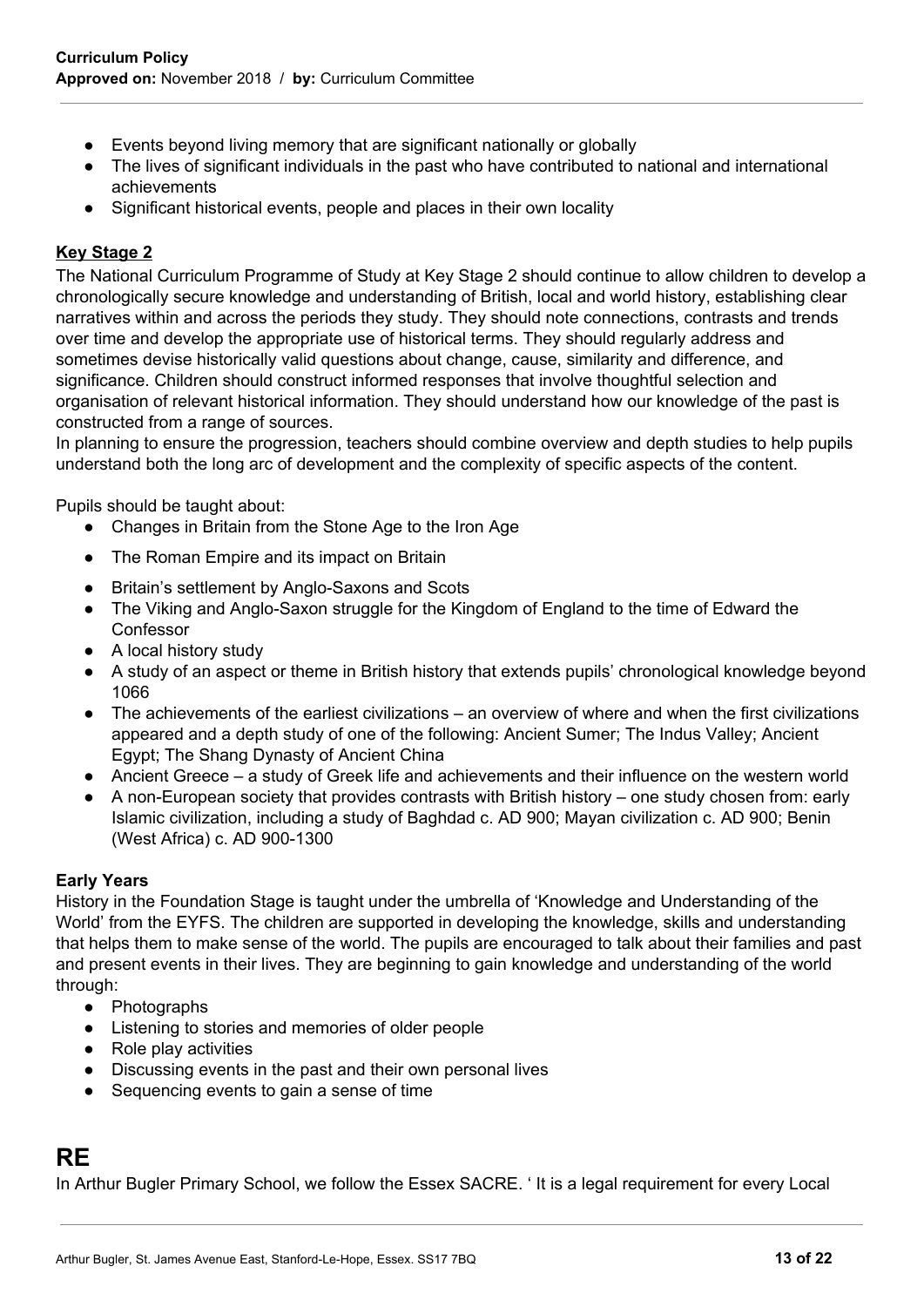Authority to convene a SACRE (Standing Advisory Council for Religious Education). The Essex SACRE, which meets once a term, comprises four statutory groups and co-opted members.

- Group A representing non-Anglican Christian denominations and other religions and religious denominations.
- Group B representing the Church of England.
- Group C representing various teachers' associations.
- Group D representing the Local Authority.

The Local Authority works with SACRE to monitor and review the provision of RE and collective worship, considering with SACRE any action that needs to be taken in respect of support offered to schools. SACRE produces an Agreed Syllabus which is reviewed every five years. SACRE also produces advice, particularly on methods of teaching, the choice of resources and the provision of training for teachers.

Start date for implementation of this agreed syllabus: September 2015

• This agreed syllabus replaces RE Matters for Every Child (Essex County Council 2009) as the document setting out the statutory requirements for RE in many schools in Essex (see 'The provision of RE in different types of school' below).

This agreed syllabus must be implemented in full from September 2015.

• The fact that the new syllabus incorporates only minor modifications to the requirements of the previous syllabus means that this is a realistic start date.

Pupils' entitlement to RE in maintained schools:

• RE must be taught to all registered pupils, apart from the following:

those withdrawn from all or part of RE by their parents (see below);

students aged 18 or over who choose to withdraw themselves from all or part of RE; students aged 19 or over for whom further education is being provided at a school;

children under compulsory school age.

• Parents can choose to withdraw their child(ren) wholly or partly from RE, and teachers have the right not to teach this subject.'

In Key Stage 1 children will explore the theme of 'Special People'. In exploring the theme of 'special people', learning and teaching will focus mainly on the suggestions for 'personal experience' and Christianity given below. Aspects of one or more other major world faiths will also need to be covered. Suggestions related to the theme of 'special people' are provided on the two pages after this one. In teaching about religious beliefs, it will also be important to share non-religious views where appropriate The topics will look at themselves and what makes them special, festivals and celebrations, Christianity and Budism, Hinduism, Islam, Judiasm or Shikism.

Key Stage 1 will explore the theme of 'Special Stories'. In exploring the theme of 'special words and stories', learning and teaching will focus mainly on the suggestions for 'personal experience' and Christianity given below. Aspects of one or more other major world faiths will also need to be covered. Suggestions related to the theme of 'special words, stories and writings' are provided on the two pages after this one. In teaching about religious beliefs, it will also be important to share non-religious views where appropriate .

In Key Stage 1 children will explore 'Special Things in Nature'. In exploring the theme of 'special things in nature', learning and teaching will focus mainly on the suggestions for 'personal experience' and Christianity given below. Aspects of one or more other major world faiths will also need to be covered. Suggestions related to the theme of 'special things in nature' are provided on the page after this one. In teaching about religious beliefs, it will also be important to share non-religious views where appropriate.

Children will explore 'Special Symbols and Objects'. In exploring the theme of 'special symbols and objects', learning and teaching will focus mainly on the suggestions for 'personal experience' and Christianity given below. Aspects of one or more other major world faiths will also need to be covered. Suggestions related to the theme of 'special symbols and objects' are provided on the two pages after this one. In teaching about religious beliefs, it will also be important to share non-religious views where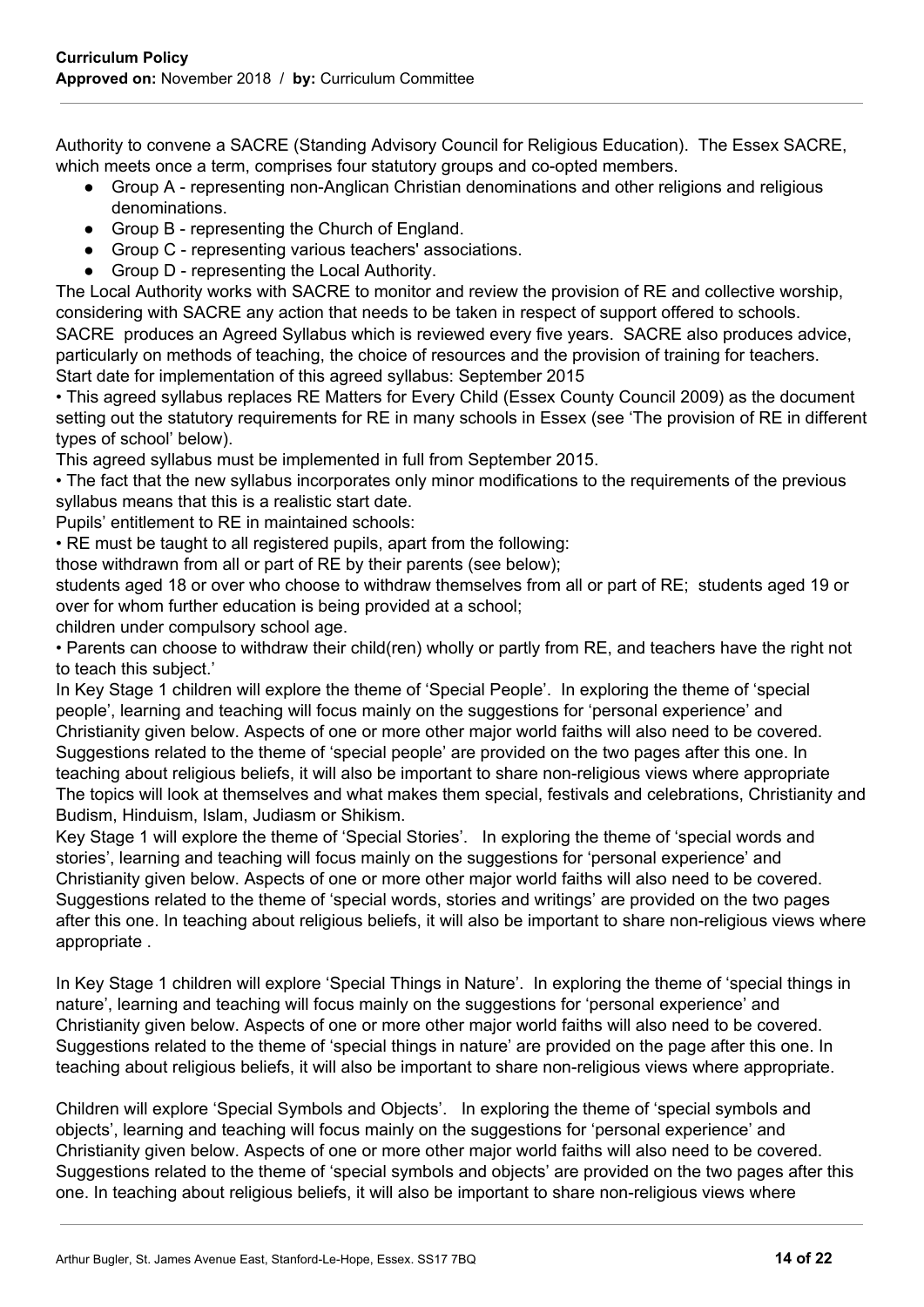#### appropriate.

Key Stage 1 children will look at 'Special Ways of Living'. In exploring the theme of 'special ways of living', learning and teaching will focus mainly on the suggestions for 'personal experience' and Christianity given below. Aspects of one or more other major world faiths will also need to be covered. Suggestions related to the theme of 'special ways of living' are provided on the two pages after this one. In teaching about religious beliefs, it will also be important to share non-religious views where appropriate.

As children move into Key Stage 2 their breadth of knowledge will develop. At Key Stage 2, pupils learn about Christianity, other principal religions and Humanism, recognising the impact of religion and belief on individuals and society locally, nationally and globally. They also develop awareness of the fact that many people's beliefs change in the light of their life experiences. This is done in a spirit of respect and open-mindedness, so that barriers, misunderstandings and prejudices are broken down while critical awareness is retained. Pupils make connections between different aspects of religion and consider various forms of religious expression, including the use of symbols. They consider some of the beliefs, teachings, practices and ways of life that are central to religion. In doing this, pupils go beyond the informative, engaging feelings and imagination so as to display a degree of empathy with different believers. They learn about sacred texts and consider their meanings. They begin to recognise diversity in religion, learning about similarities and differences both within and between religions and belief systems. They extend the range and use of specialist vocabulary. They recognise the challenges involved in distinguishing between ideas of right and wrong, and valuing what is good and true. They communicate their ideas, recognising other people's viewpoints. They engage at a personal level with important life questions. They consider their own beliefs and values and those of others in the light of their learning in RE.

## Pupils should be taught about:

Christianity: The law requires that the main emphasis of RE in schools should be on Christianity, this being the religion that has had the greatest influence on British history and culture. Schools are required to devote more time to the teaching of Christianity than to any other single religion and this is reflected in the amount of content specified for Christianity.

Buddhism Statutory content:

- The Buddha's life story: his quest to find an answer to the problem of suffering
- The Middle Way
- The Noble Eightfold Path
- Enlightenment and Nirvana/Nibbana
- The Buddha image
- Buddhist shrines
- Buddhist devotional practices, including meditation

#### Hinduism Statutory content:

Schools are not required by law to teach the example content in [square brackets].

- The concept of Brahman
- The Trimurti: Brahma (creator), Vishnu (preserver) and Shiva (destroyer)

• Reincarnation and the concepts of moksha (release from the cycle of reincarnation), dharma (duty to God and to others) and karma (the idea that actions have consequences for one's future rebirth)

• Other Hindu gods and goddesses: stories and festivals associated with them [for example, Ganesha, Krishna, Lakshmi]

- Hindu creation stories
- The AUM/OM symbol
- Features of the mandir (temple)
- Congregational puja (public worship in the mandir)
- The home shrine and puja in the home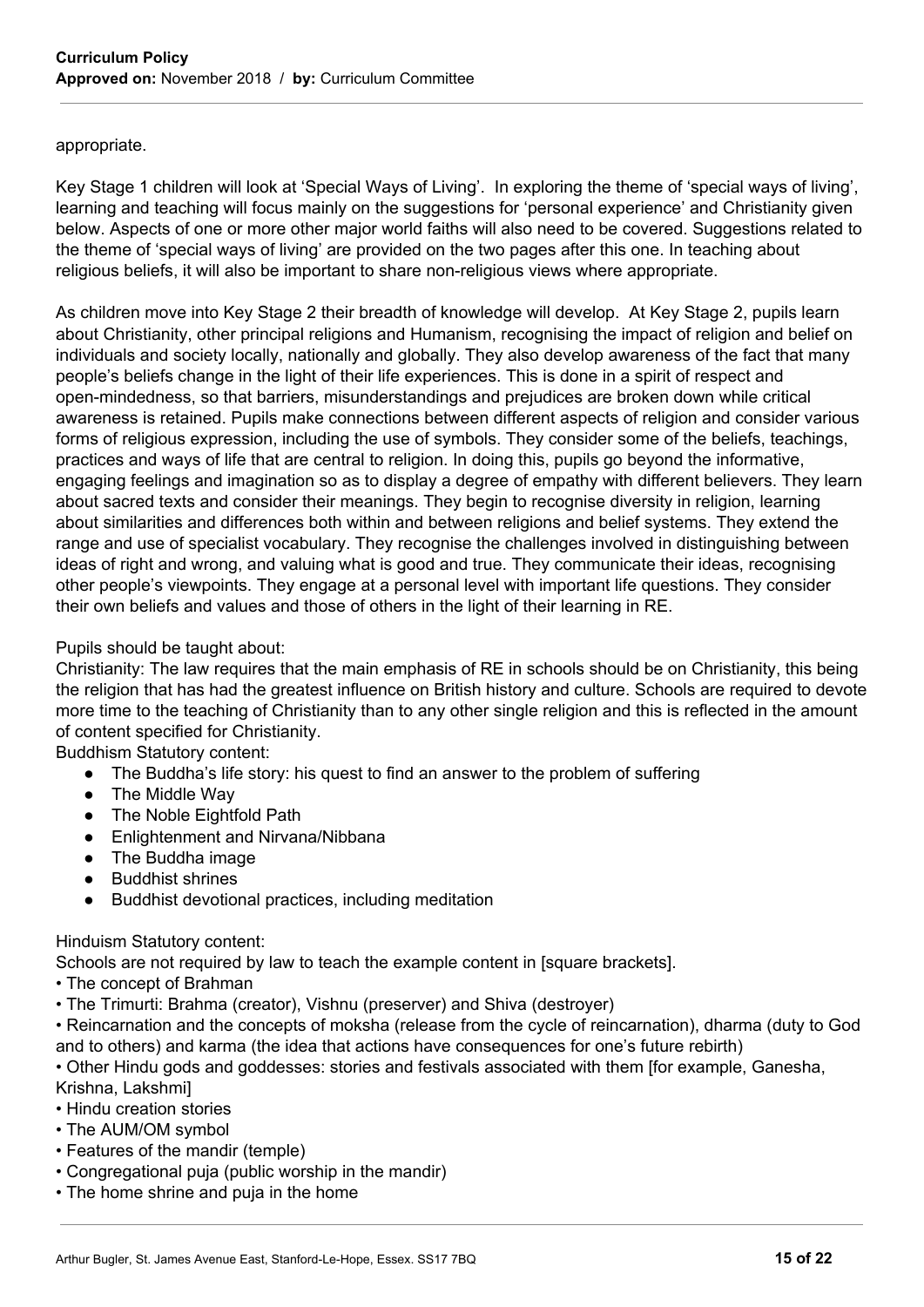#### Humanism:

Please note. An important component of RE is for all pupils to understand that valid systems of beliefs, values and morality do not have to be built upon religious foundations. Many pupils will identify with the beliefs and views of Humanists more readily than those of religious believers. Learning about ways in which their own perceptions and views may accord with those of Humanists has the potential to clarify their own beliefs, values and attitudes, and to assist them in their own quests for identity, meaning and purpose. Statutory content:

Schools are not required by law to teach the example content in [square brackets].

- The meaning of humanism
- Key humanist beliefs and ideas:
- People are what matter in life
- The Golden Rule: treat others as you would like them to treat you1
- You can live life without religion
- Science provides the most reliable source of knowledge about the world

• Humanist ceremonies marking key milestones in life [for example, baby namings or welcomings, weddings, funerals]

• The British Humanist Association and the Happy Human symbol

#### Islam

Statutory content

- The part played by the city of Makkah and the Ka'aba in the life of the Prophet Muhammad
- The revelation of the Qur'an to the Prophet Muhammad
- The content of the Qur'an: it contains many people and stories found in the Bible
- The fact that Jesus (Isa) is a revered prophet in Islam
- The Five Pillars of Islam
- Features of the mosque
- What happens inside the mosque, including prayer

#### Judaism

#### Statutory content

- The story of Moses and the exodus from Egypt
- The festival of Pesach and the Seder meal
- The story of how Moses received the Ten Commandments and the importance of these for Jews The importance of the home in Jewish life: keeping a Kosher home and observing dietary laws
- The Shema and the Mezuzah
- Observing shabbat in the home and the synagogue
- Features of the synagogue
- The Sefer Torah
- What happens inside the synagogue

#### Sikhism

Statutory content

- Guru Nanak, the founder of Sikhism
- Guru Gobind Singh and the formation of the Khalsa
- The Five Ks and the turban
- The Mool Mantra
- The importance of equality in Sikhism
- Features of the gurdwara (temple)
- The Guru Granth Sahib (holy book)
- What happens inside the gurdwara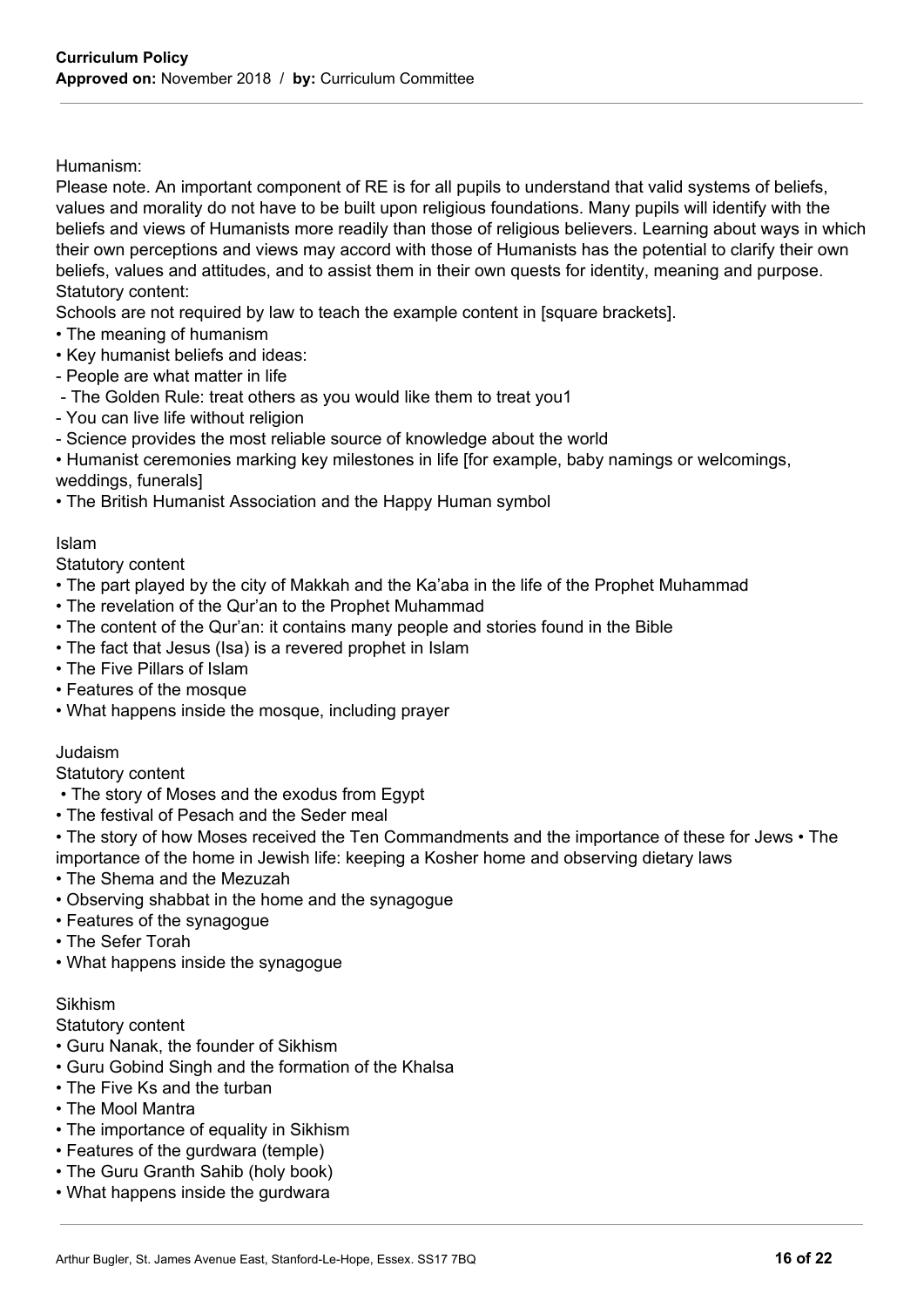#### **Early Years**

Religious Education is provided to all pupils at Arthur Bugler Primary School. The early years foundation stage (EYFS) describes the phase of a child's education from birth to the end of reception at the age of five. By the end of the EYFS, children are beginning to explore the world of religion in terms of special people, books, occasions, places and objects and by visiting places of worship. They listen to and talk about stories. They are starting to use religious words and their senses in exploring religions and beliefs, practices and forms of expression. They reflect on their own feelings and experiences. They use their imagination and curiosity to develop their appreciation and wonder of the world in which they live. Learning in RE at the EYFS is about knowing who you are, where you belong and the things that are important in your life. It is also about recognising what things are important to others and developing respect for others, their culture and their religion. In Early Years, RE is linked to the Early Learning Goals and provides children the opportunity to explore the world of religion in terms of special people, books, times, places and objects. The children talk about past and present events in their own lives and in the lives of family members and they will know that other children don't always enjoy the same things, and are sensitive to this. They know about similarities and differences between themselves and others, and among families, communities and traditions. In Early Years children know about similarities and differences in relation to places, objects, materials and living things. They talk about the features of their own immediate environment and how environments might vary from one another.

Characteristics of effective learning:

Children learning to respect themselves and others:

• Children will learn from opportunities to form positive relationships in a setting that supports mutual respect and understanding, and that celebrates and acknowledges differences.

• Children learn from adults as guides and role models in the setting, and so develop anti-discriminatory attitudes. Respecting children's culture so that they develop a positive self-image:

• Each child has a culture defined by their community and more uniquely by their family. Gaining a knowledge and understanding of their own culture and community helps children to develop a sense of belonging and a strong self-image. Role-play provides an effective environment where children can explore their own culture and appreciate the similarities and differences in the cultures of others.

• A positive self-image and high self-esteem give children the confidence and security to make the most of opportunities, communicate effectively and explore the world around them.

Providing opportunities that start from children's own experience of life and religion:

• Practitioners should find out about the child's cultural heritage and home background, whether it be religious or nonreligious, so that familiar experiences and interests can be used as starting points for learning in RE. The identity of many children will be complex, determined by a number of national, ethnic, cultural and religious and secular influences.

# Characteristics of effective teaching:

Practitioners who act as positive role models through what they say and do:

• If practitioners show excitement when they introduce new learning in RE and show sensitivity towards and respect for the beliefs of others, children are also likely to develop such skills and attitudes. A stimulating environment where different cultures are represented and valued:

• The environment in which learning takes place in RE can provide many contexts in which young children may explore and ask questions. Such contexts may include the home corner, dressing-up boxes, interest areas, artefacts, dolls, puppets and toys and storybooks.

Giving careful consideration to the provision and access of resources:

• Resources and equipment need to be readily available to children. They need to reflect a range of different religions and cultures.

• The children should have access to different ways of using reference skills to gain information, for example through books, photographs, artefacts, natural objects, visits and visitors, computers and the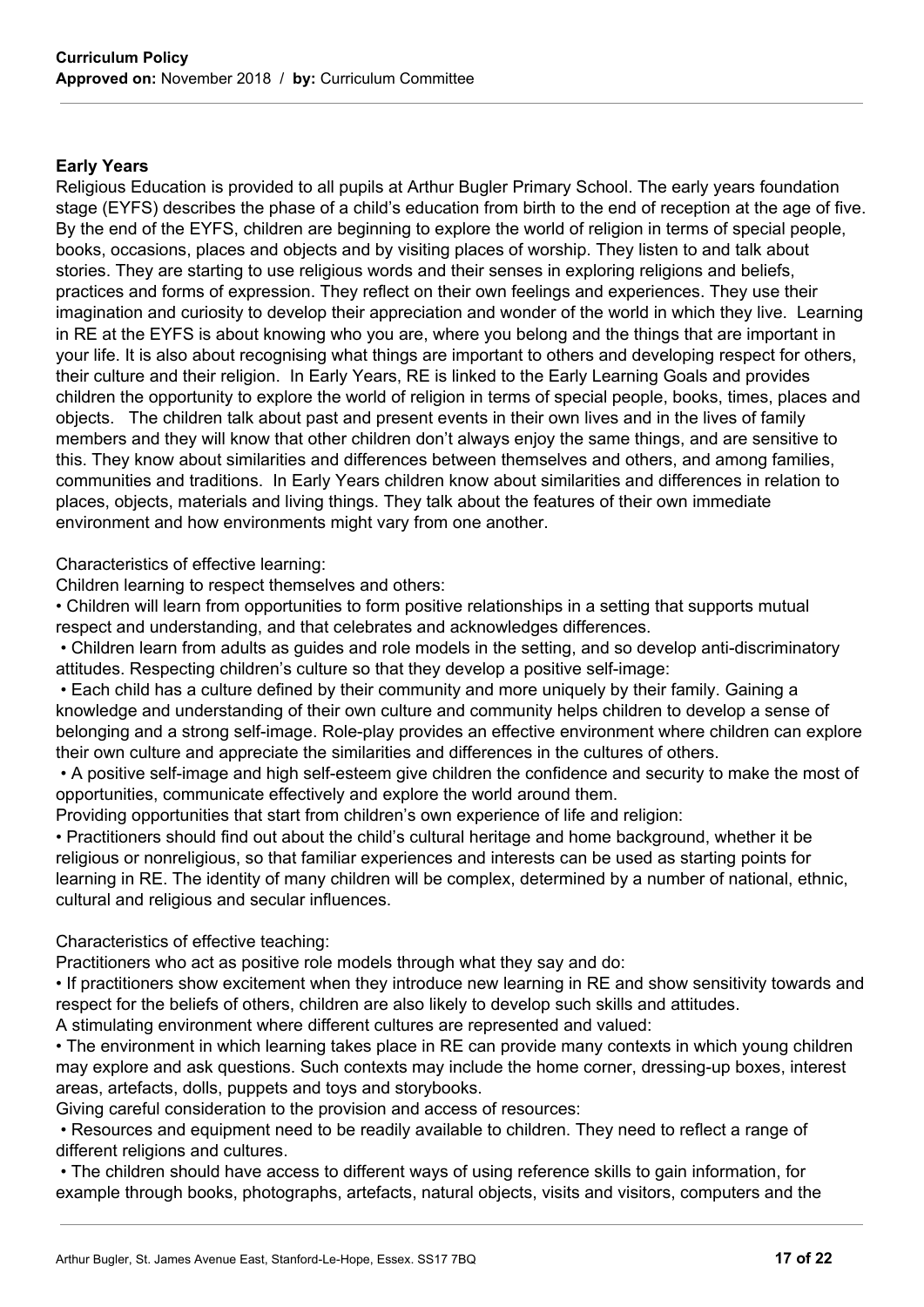internet.

Using parents' knowledge to extend children's experiences of the world:

• Parents may offer a diversity of insight into faiths and cultures, for example when cooking or when visiting places such as the church, synagogue or temple. Their ongoing involvement ensures that children learn from the breadth of parents' experience and perceptions.

Practitioners who understand the importance of role-play and simulation in RE:

• Children should have opportunities to learn about beliefs and cultures by using the home corner and participating in role-play of different religious celebrations, including, for example, dressing up, eating special foods, singing songs and listening to religious music.

Section 3 RE-related early learning goals 16 exploRE A carefully structured RE curriculum: • The structure should incorporate three strands:

- provision for the different starting points from which children develop their learning, building on existing understanding;

- relevant and appropriate content that matches the different levels of young children's needs;

- planned and purposeful activity that provides opportunities for learning both indoors and outdoors.

Practitioners who recognise that families live their religious faith in different ways:

• It is important that practitioners are sensitive to the diversity of religious faith and are aware that even within one religious tradition, the celebrations and rituals observed by families may vary.

Practitioners who are aware of and sensitive to children's needs and family circumstances:

• It is important when teaching RE that practitioners are aware that children's needs differ according to their experience and family circumstances and that they respond accordingly. For example, practitioners might need to be particularly sensitive when exploring names and naming ceremonies with adopted children, or when exploring weddings with children whose parents may not be married or have separated. Key learning experiences:

A number of key learning experiences have been identified which should be regarded as entitlements for all pupils in the EYFS:

• Activities based on first-hand experience.

• Opportunities for play and learning that acknowledge children's particular religious and non-religious beliefs and cultural backgrounds.

• Activities that help children to become aware of, explore and question issues of difference in religion and culture.

• Activities that promote emotional, moral, spiritual and social development alongside intellectual development.

• Positive images in, for example, books and displays that challenge children's thinking and help them to embrace differences in religion and culture. Time allocation Although it is expected that in the EYFS RE will be delivered within a cross-curricular context, an indicative allocation of 30 minutes per week is appropriate in this phase. This may be linked through other topics or through homework or individual teaching opportunities which present themselves in child initiated play.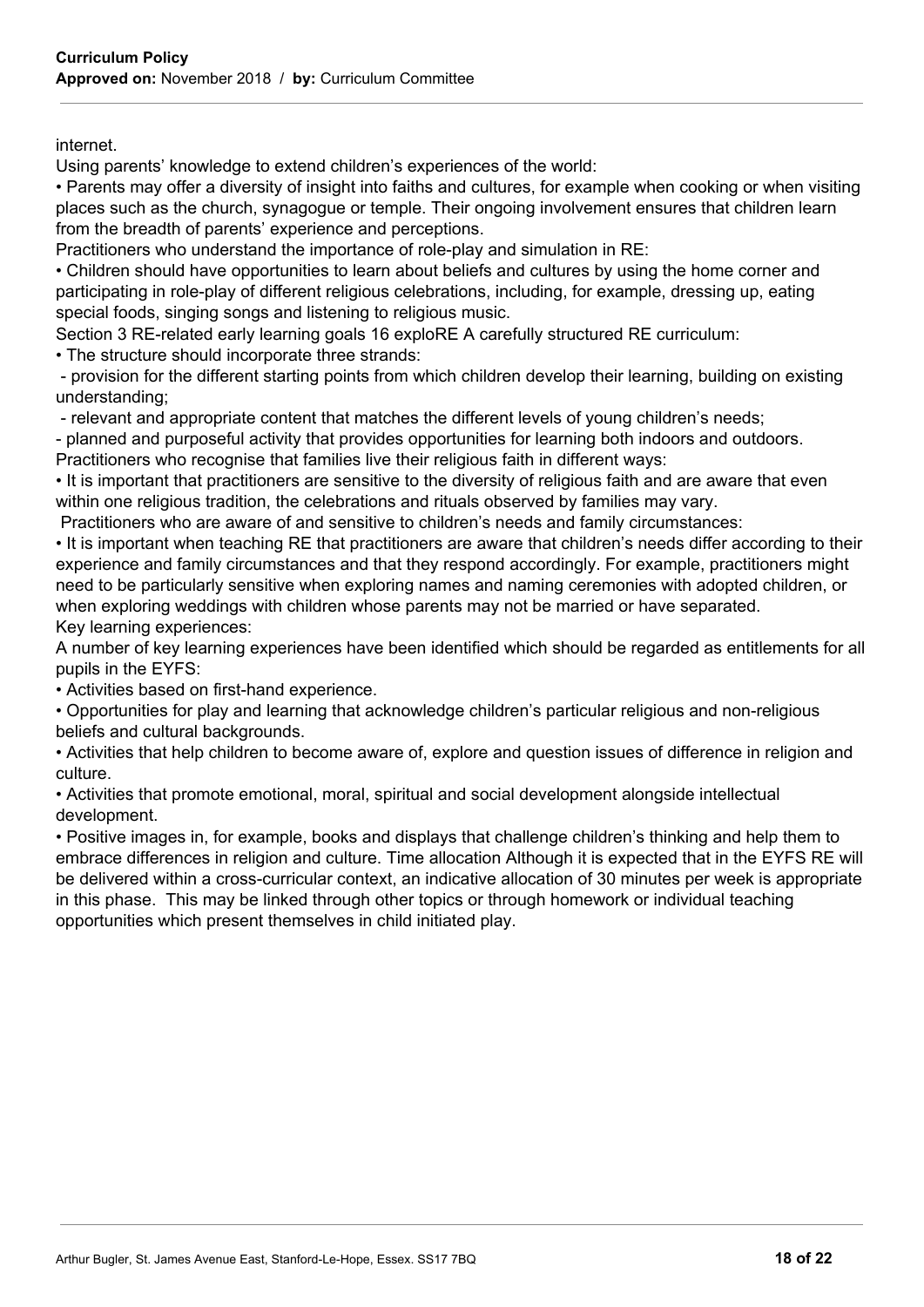# **PSHE**

- To work well with others, listening to others ideas and treating each other with respect.
- To have opportunities to consider their own experiences, attitudes and values and those of other people.
- To respond with thoughtfulness and sensitivity to their experiences of the world.
- To be aware of a range of feelings and to respect the feelings of others.
- To identify puzzling questions and to suggest answers.
- To be aware that questions do not always have the same answer and that some questions cannot be answered.
- To develop their understanding of why certain things are held to be right or wrong.
- To know that every living thing has needs.
- To know that certain people are special to them.
- To recognise that they belong to various groups and communities, such as family and friends.

# **Art and DT**

National Curriculum Subject content:

# **Key stage 1**

Pupils should be taught:

- to use a range of materials creatively to design and make products
- to use drawing, painting and sculpture to develop and share their ideas, experiences and imagination
- to develop a wide range of art and design techniques in using colour, pattern, texture, line, shape, form and space
- about the work of a range of artists, craft makers and designers, describing the differences and similarities between different practices and disciplines, and making links to their own work.

# **Key stage 2**

Pupils should be taught to develop their techniques, including their control and their use of materials, with creativity, experimentation and an increasing awareness of different kinds of art, craft and design. Pupils should be taught:

- to create sketch books to record their observations and use them to review and revisit ideas
- to improve their mastery of art and design techniques, including drawing, painting and sculpture with a range of materials [for example, pencil, charcoal, paint, clay] about great artists, architects and designers in history.

# **Early Years**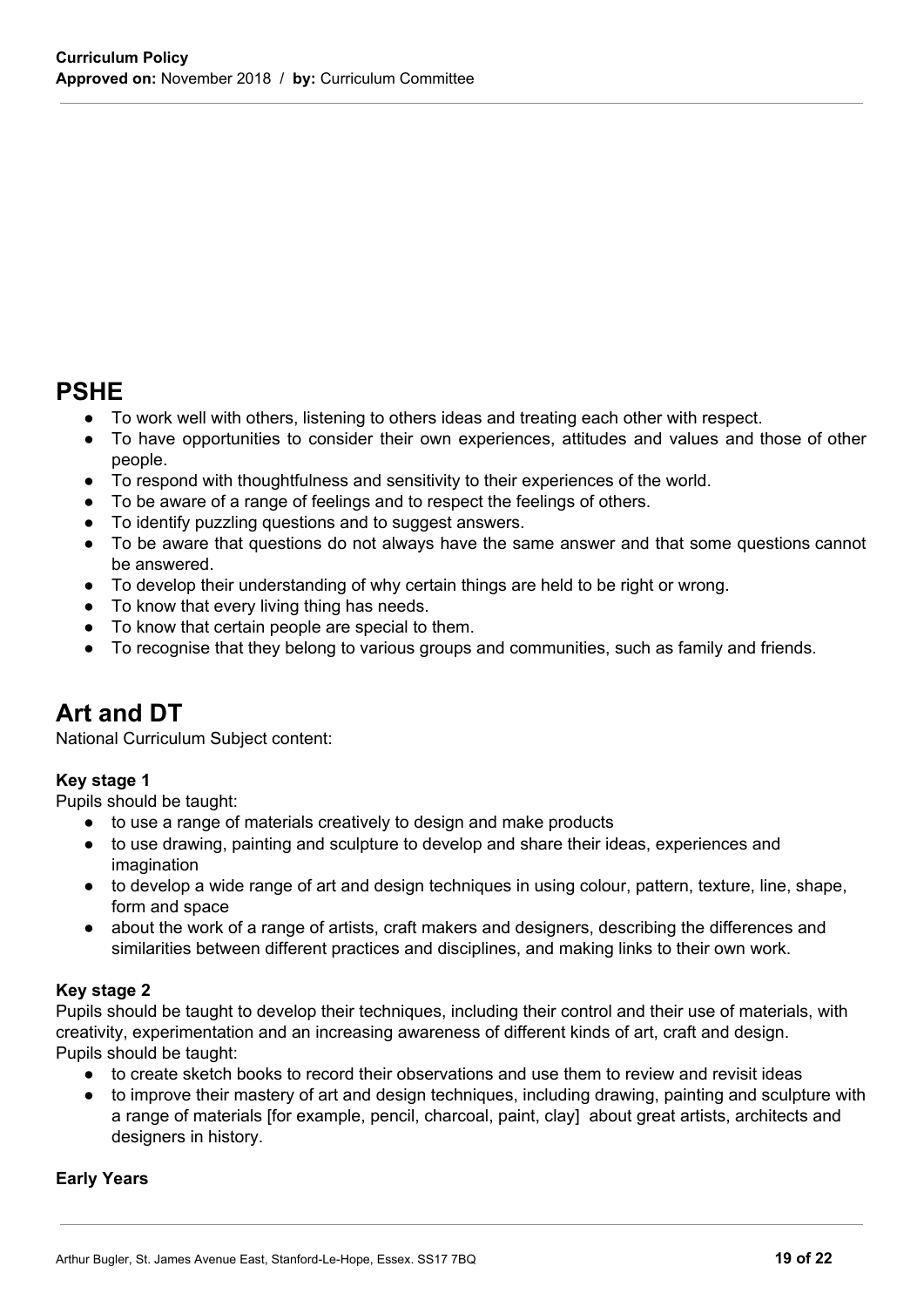Creative work is encouraged in the foundation class, as this is part of the Early Years Foundation Stage Framework. Children's creative development is related to the objectives set out in the Early Learning Goals, which underpin the curriculum planning for children aged three to five. The children's learning includes art, music, dance, role-play and imaginative play. The range of experience encourages children to make connections between one area of learning and another, and so extends their understanding. Creativity is encouraged and valued in a rich environment. Children are engaged in a wide range of activities, and their responses involve the various senses. Children are given the opportunity to work alongside artists and other adults. The activities that they take part in are imaginative and enjoyable.

# **Music**

# **Key stage 1**

Pupils should be taught to:

- use their voices expressively and creatively by singing songs and speaking chants and rhymes
- play tuned and untuned instruments musically
- listen with concentration and understanding to a range of high-quality live and recorded music
- experiment with, create, select and combine sounds using the inter-related dimensions of music.

# **Key stage 2**

Pupils should be taught to sing and play musically with increasing confidence and control. They should develop an understanding of musical composition, organising and manipulating ideas within musical structures and reproducing sounds from aural memory.

Pupils should be taught to:

- play and perform in solo and ensemble contexts, using their voices and playing musical instruments with increasing accuracy, fluency, control and expression.
- improvise and compose music for a range of purposes using the inter-related dimensions of music.
- listen with attention to detail and recall sounds with increasing aural memory.
- use and understand staff and other musical notations.
- appreciate and understand a wide range of high-quality live and recorded music drawn from different traditions and from great composers and musicians.
- develop an understanding of the history of music.

# **Early Years**

Children sing songs, make music and dance, and experiment with ways of changing them. They safely use and explore a variety of materials, tools and techniques, experimenting with colour, design, texture, form and function.

# **MFL (French)**

- The teaching of French will be monitored by the co-ordinator.
- Long Term Plans, Medium Term Plans and resources will be provided by the co-ordinator.
- Assessment will take the form of informal teacher assessment of children's learning.
- French should be taught for at least 30 minutes each week across Key Stage Two.
- Teachers will follow the unit plans from Early Start 1 and Rigalo 1 in Years 3 and 4 and Early Start 2 and Rigolo 2 in Years 5 and 6. A new scheme will be introduced in 2016 called La Jolie Ronde and this will also provide progression across Key Stage 2.
- Teachers will use a variety of techniques to encourage the children to have an active engagement with the Modern foreign language, including cross-curricular lessons (for History, Geography,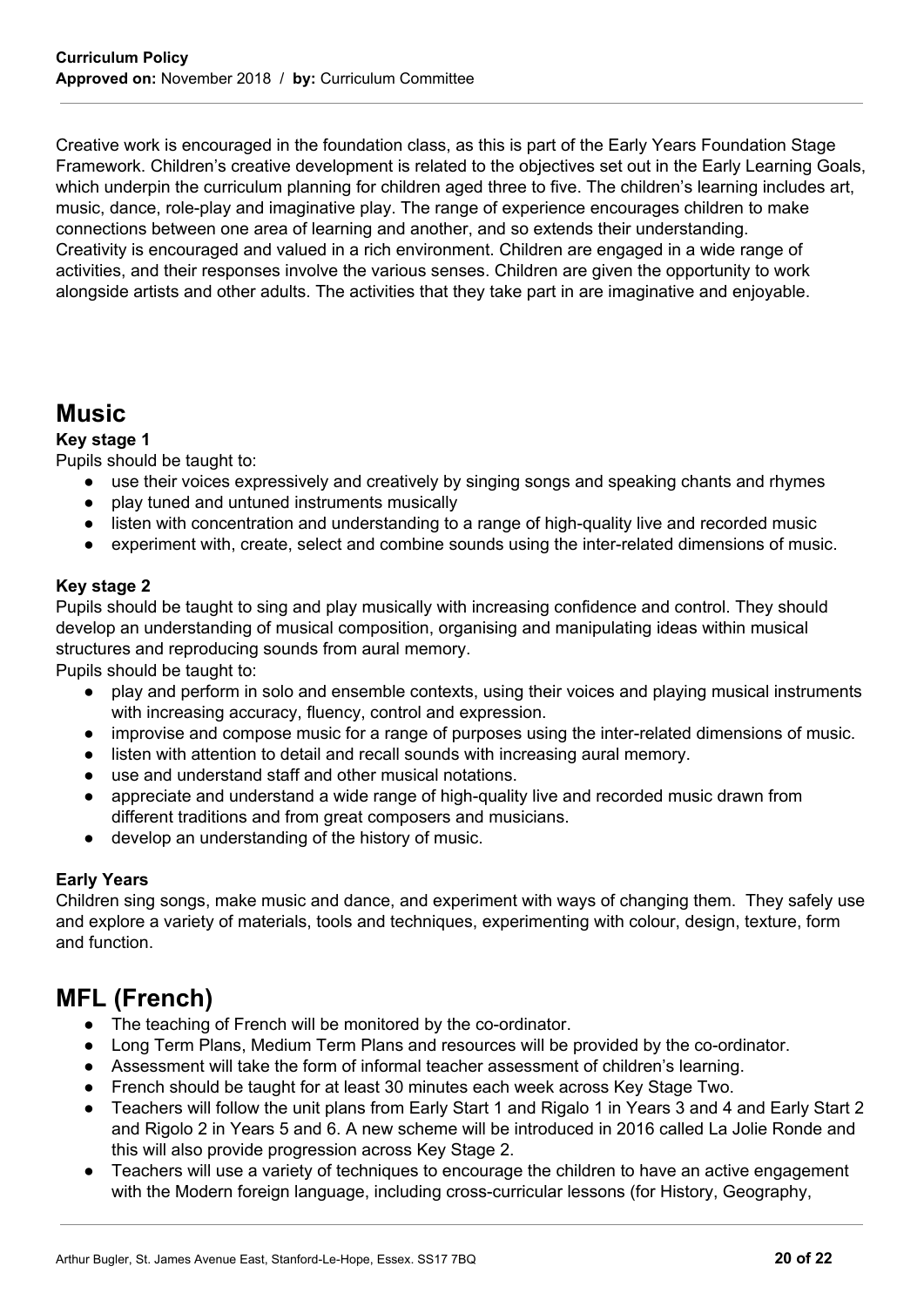Numeracy and Science) games, role-play and action songs.

● Where appropriate, specialist support and teaching will be used to assist class teachers.

Children will be taught how to:

- Communicate in French, both with a teacher and their peers.
- Write simple sentences and accounts in French.
- Understand basic grammar.
- Use correct pronunciation and grammar when writing in French.
- Memorise words and extend vocabulary.
- Interpret meaning.
- Use dictionaries in the target language.
- Develop an awareness of life in another culture.
- Ask and answer questions about other cultures.

# **PE**

- To provide a curriculum that satisfies the requirements of the National Curriculum.
- To provide up to two hours of high quality physical activity per week for all pupils.
- To provide an environment in which pupils enjoy and are committed to PE and sport.
- To ensure pupils understand that physical activity is an important part of a healthy lifestyle, including social and emotional well-being; both in and out of school and now and in the future.
- To provide *all* pupils, irrespective of ability, opportunities to experience and succeed in positive, enjoyable and stimulating PE and sport.
- To provide opportunities, within the school (intra) and between schools (inter), for pupils to participate in a range of competitive, creative and challenge-type activities, as individuals and as part of a team.
- To develop competence in the fundamental movement skills and control in gross and fine motor skills.
- To develop stamina, suppleness, strength and agility and the determination and resilience to keep going.
- In lessons, to establish: clear learning objectives and success criteria, opportunities for pupils to demonstrate their knowledge, understanding and competence, challenges to enable pupils to select and use skills with regards to tactics and composition and other opportunities for pupils to communicate, solve problems and make decisions.
- To provide meaningful links to other areas of the curriculum and to national and international agendas.
- To provide an out of school hours' programme of activities which enables pupils to extend and enrich curriculum provision.
- To establish good habits: an awareness of safety and hygiene and being responsible for PE equipment.

# **Early Years**

The physical development of children in the Foundation Stage is an integral part of their school work and is related to the objectives set out in the Early Learning Goals. The children are encouraged to become Competent Movers, developing their Fundamental Movement Skills in the way they move, balance and handle equipment, both indoors and outdoors.